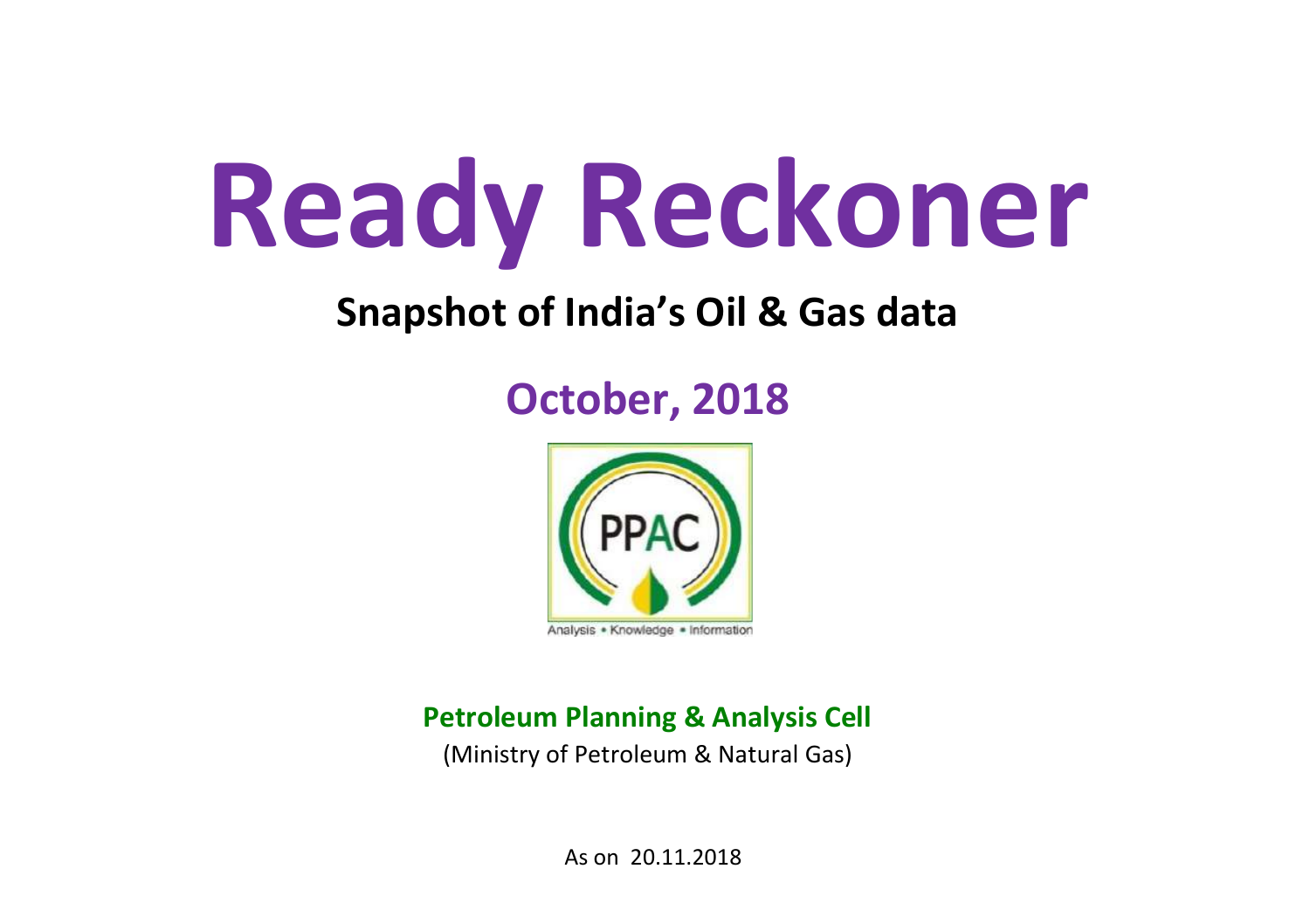| <b>Table</b>   | <b>Description</b>                                                    | Page                     |
|----------------|-----------------------------------------------------------------------|--------------------------|
|                | Highlights for the month                                              | $2 - 3$                  |
| 1              | Selected indicators of the Indian economy                             | 4                        |
| $\overline{2}$ | Crude oil, LNG and petroleum products at a glance                     | 5                        |
| 3              | Indigenous crude oil production                                       | 6                        |
| 4              | Domestic oil & gas production vis-à-vis overseas production           | 6                        |
| 5              | High Sulphur (HS) & Low Sulphur (LS) Crude Oil processing             | 6                        |
| 6              | Quantity and value of crude oil imports                               | 7                        |
| $\overline{7}$ | Self-sufficiency in petroleum products                                | $\overline{\phantom{a}}$ |
| 8              | Refineries: Installed capacity and crude oil processing               | $8-9$                    |
| 9              | Major crude oil and product pipeline network                          | 9                        |
| 10             | Gross Refining Margins (GRM) of refineries                            | 10                       |
| 11             | GRM of North-East refineries excluding excise duty benefit            | 11                       |
| 12             | Production and consumption of petroleum products                      | 11                       |
| 13             | LPG consumption                                                       | 12                       |
| 14             | Kerosene allocation vs upliftment                                     | 12                       |
| 15             | Industry marketing infrastructure                                     | 12                       |
| 16             | Natural gas at a glance                                               | 13                       |
| 17             | Coal Bed Methane (CBM) gas development in India                       | 13                       |
| 18             | Major natural gas pipeline network                                    | 14                       |
| 19             | Gas pipelines under execution/ construction                           | 14                       |
| 20             | <b>Existing LNG terminals</b>                                         | 14                       |
| 21             | Status of PNG connections, CNG stations and CNG vehicles across India | $15 - 17$                |
| 22             | Domestic natural gas price and gas price ceiling                      | 17                       |
| 23             | Information on prices, taxes and under-recoveries/subsidies           | 18-19                    |
| 24             | Capital expenditure of PSU oil companies                              | 20                       |
| 25             | Conversion factors and volume conversion                              | 21                       |

#### Index of Tables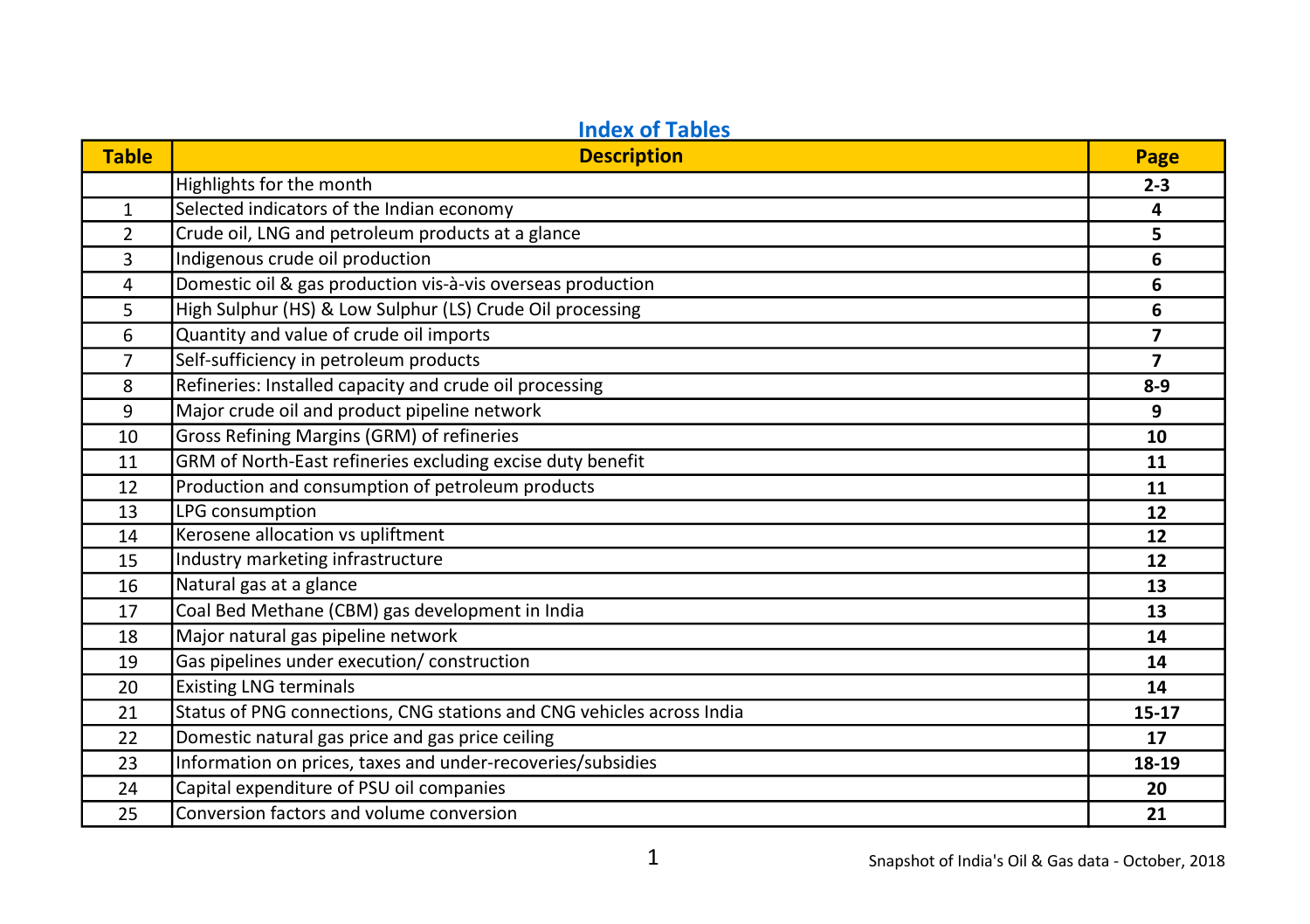#### Highlights for the month

- Indigenous crude oil and condensate production during October 2018 was lower by 5% than that of October 2017. PSC fields registered de-growth of 2.9% during the month over October 2017. PSU companies OIL and ONGC registered de-growth of 1.4% and 6.6% respectively during the month over October 2017. On cumulative basis de-growth of 3.6% was registered during April-October 2018 over the corresponding period of the previous year.
- Total crude oil processed during October 2018 was 21.9 MMT, which was a decrease of 1% over October 2017. PSU/JV refineries registered a decrease of 0.9% while private refineries registered a decrease of 1.2%. On cumulative basis an increase of 4.1% was registered in the total crude oil processed during April-October 2018 over the corresponding period of the previous year. Refineries processed 74.1% high sulphur crude oil during October 2018 against 75.6% during October 2017. Installed capacity of BORL Bina refinery increased to 7.8 MMTPA on 01.11.2018 from 6.0 MMTPA.
- Production of petroleum products during October 2018 saw a growth of 1.2% over October 2017. On cumulative basis an increase of 5.8% was registered in the total production of petroleum products during April-October 2018 over the corresponding period of the previous year.
- Crude oil imports during October 2018 and April-October 2018 increased by 10.5% and 6.4% respectively as compared to the same period of the previous year.
- Product imports decreased by 19.8% and 9.1% during October 2018 and April-October 2018 respectively over the corresponding period of the previous year. Decrease in POL product imports during April-October 2018 was due to decrease in imports of HSD and petcoke.
- Exports of products decreased by 4.3% and 6.0% during October 2018 and April-October 2018 respectively over the corresponding period of the previous year. Decrease in exports during April-October 2018 was mainly due to decrease in exports of MS, naphtha, HSD, fuel oil, bitumen and VGO.
- Petroleum product consumption registered a growth of 4% during October 2018 and a cumulative growth of 3.5% during April-October 2018. Last year during October 2017, a growth of 4.3% and cumulative growth of 3.5% during April-October 2017 was observed. Except for SKO (-7.3%), lubes & greases (-4.9%), FO/LSHS (-0.7%) and petcoke (-11%), all other products registered positive growth during October 2018.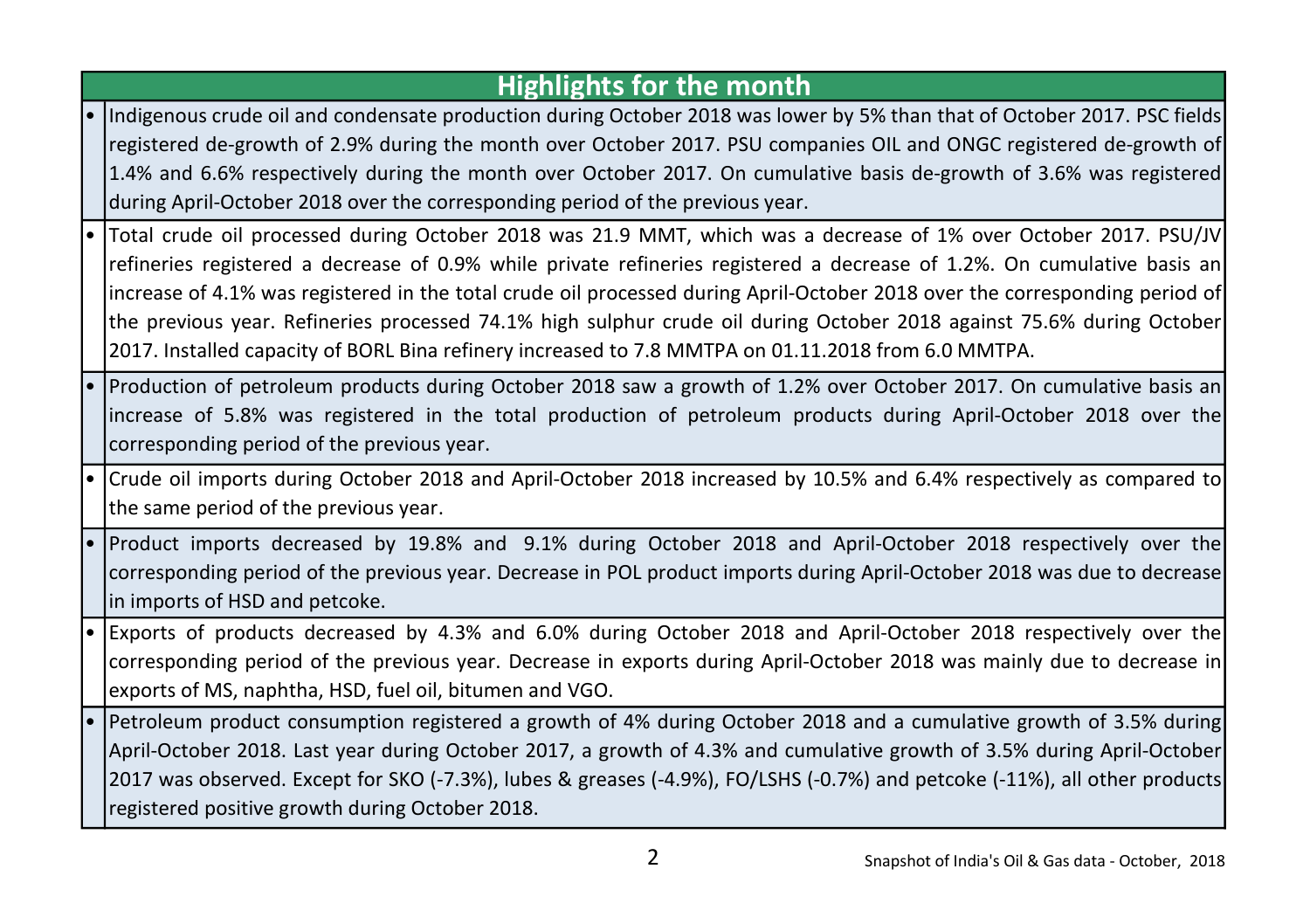- Total LPG consumption continuously for the last sixty two months in a row recorded a positive growth of 4.8% during October 2018 and a cumulative growth of 6.9% during April-October 2018. This year, during April-October 2018, 31.4 lakh DBCs and 272.8 lakh new connections were released out of which 217.2 lakh were released under PMUY. Under PMUY, nearly 111.9 lakh new connections have been released more during the current year in this period as compared to last year. Total 573.2 lakh connections were released under PMUY till 31.10.2018 since inception. During October 2018, out of the five regions, Northern region had the highest share in consumption of 30.7% followed by Southern region at 28.7%, Western region at 22.5%, Eastern region at 15.4% and North Eastern region at 2.7%. North Eastern region had the highest growth of 17.8% in total LPG consumption during October 2018.
- SKO consumption registered a de-growth of 7.3% during October 2018 and cumulative de-growth of 9.7% during April-October 2018. Last year during October 2018, a de-growth of 18.1% and cumulative de-growth of 33.7% during April-October 2017 was observed. The cumulative reduction in PDS SKO allocation was 12.2% during Q1 & Q2, 2018-19 compared to the same period of the previous year.
- Gross production of natural gas during October 2018 was 2797.7 MMSCM which was lower by 0.4% compared with the corresponding month of the previous year. The cumulative gross production of natural gas during April-October 2018 of 19052.0 MMSCM was lower by 0.9% compared with the corresponding period of the previous year .
- LNG import during October 2018 was 2281.4 MMSCM which was 5.8% lower than the corresponding month of the previous year. The cumulative import of 16465.0 MMSCM during April-October 2018 was higher by 12.6% compared with the corresponding period of the previous year.
- The price of Brent Crude averaged \$81.15/bbl during October 2018 as against \$78.85/bbl during September 2018 and \$57.36/bbl during October 2017. The Indian basket crude price averaged \$80.08/bbl during October 2018 as against \$77.88/bbl during September 2018 and \$ 56.06/bbl during October 2017.
- The import bill of crude oil is estimated to increase by 42% from \$88 billion in 2017-18 to \$125 billion in 2018-19 considering actuals upto September 2018 and Indian basket crude oil price at \$77.88/bbl and exchange rate at Rs. 72.22/\$ for October 2018-March 2019.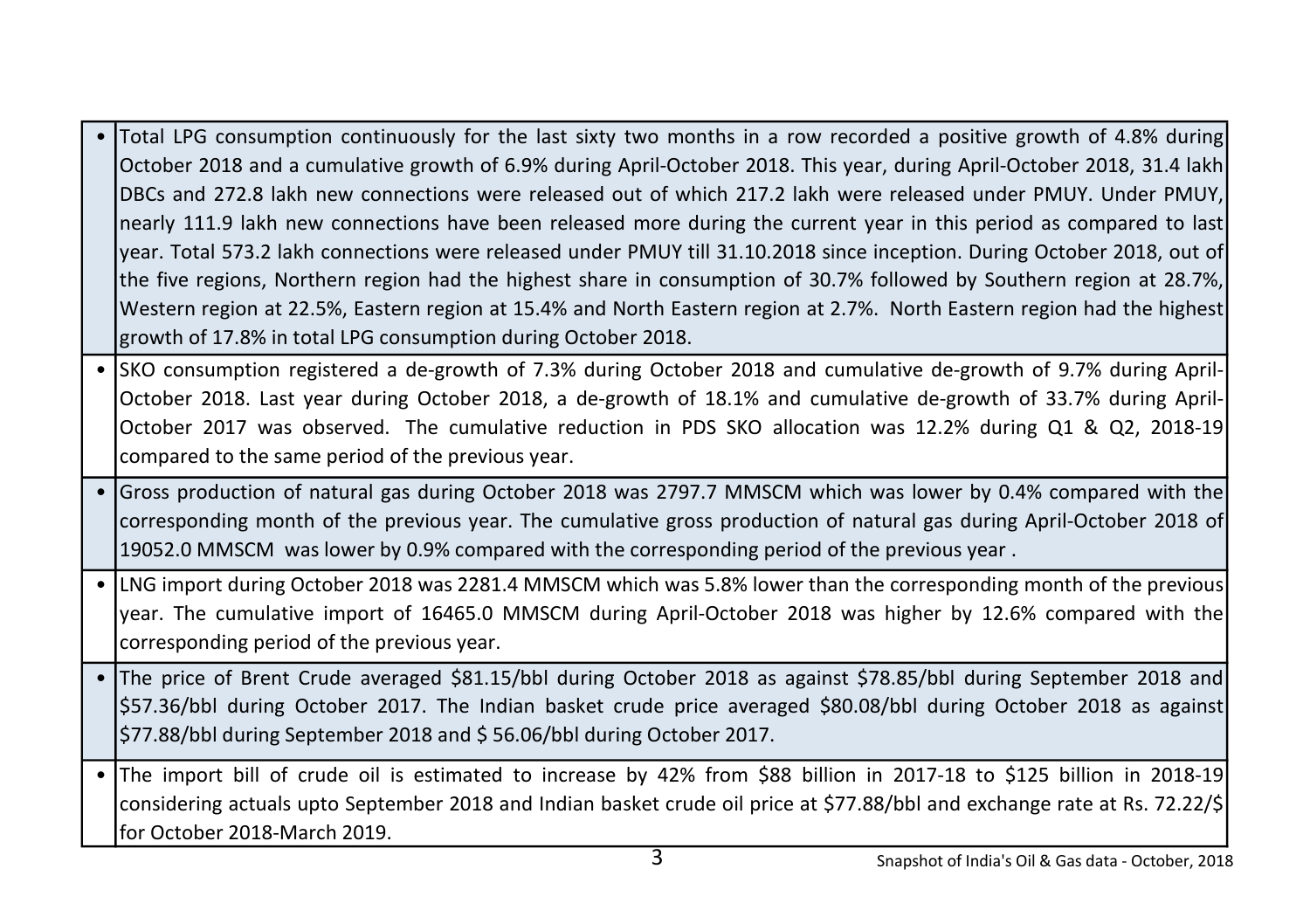| 1. Selected indicators of the Indian economy |                  |         |                          |         |           |             |                   |  |  |  |  |  |
|----------------------------------------------|------------------|---------|--------------------------|---------|-----------|-------------|-------------------|--|--|--|--|--|
| <b>Economic indicators</b>                   | <b>Unit/Base</b> | 2013-14 | 2014-15                  | 2015-16 | 2016-17   | 2017-18     | 2018-19           |  |  |  |  |  |
| Population (as on $1st$ May, 2011)           | <b>Billion</b>   | 1.2     | $\overline{\phantom{a}}$ |         |           |             |                   |  |  |  |  |  |
| <b>IGDP</b>                                  | Growth %         | 6.4     | 7.4                      | 8.2     | 7.1       | 6.7         | 8.2               |  |  |  |  |  |
| at constant (2011-12 Prices)                 |                  |         |                          |         |           | PE          | E(Q1)             |  |  |  |  |  |
| Agricultural Production                      | <b>MMT</b>       | 265.0   | 252.0                    | 251.6   | 275.1     | 284.8       | 141.6             |  |  |  |  |  |
| $\frac{1}{3}$ (Food grains)                  |                  |         |                          |         | <b>FE</b> | $4^{th}$ AE | $1st$ AE (Kharif) |  |  |  |  |  |
|                                              | Growth %         | 3.1     | $-4.9$                   | $-0.2$  | 9.4       | 3.5         | $0.6^{\$}$        |  |  |  |  |  |
| lGross Fiscal Deficit                        | %                | $-4.5$  | $-4.1$                   | $-3.9$  | $-3.5$    | $-3.5$      | 3.3               |  |  |  |  |  |
|                                              |                  |         |                          |         |           | <b>RE</b>   | <b>BE</b>         |  |  |  |  |  |

|   | <b>Economic indicators</b>                 | <b>Unit/Base</b> | 2016-17  | 2017-18  | <b>October</b> |              |                          | <b>April-October</b> |
|---|--------------------------------------------|------------------|----------|----------|----------------|--------------|--------------------------|----------------------|
|   |                                            |                  |          |          | 2017-18        | $2018-19(P)$ | 2017-18                  | $2018-19(P)$         |
|   | Index of Industrial Production             | Growth %         | 4.6      | 4.4      | $4.1^{#}$      | $4.5^{\#}$   | $2.6*$                   | $5.1*$               |
|   | (Base: 2011-12)                            |                  |          |          |                | QE           |                          |                      |
|   | 6 Imports                                  | \$ Billion       | 384.4    | 465.6    | 37.5           | 44.1         | 259.9                    | 302.5                |
|   | Exports                                    | \$ Billion       | 275.9    | 303.5    | 22.9           | 27.0         | 168.6                    | 191.0                |
| 8 | Trade Balance                              | \$ Billion       | $-108.5$ | $-162.1$ | $-14.6$        | $-17.1$      | $-91.3$                  | $-111.5$             |
|   | 9   Foreign Exchange Reserves <sup>@</sup> | \$ Billion       | 370.0    | 424.4    | 398.8          | 392.1        | $\overline{\phantom{a}}$ |                      |

 $^{\circ}$ Agricultural production (Kharif), 2017-18=140.73 (4th AE); IIP is for the month of "September and \*April-September;  $^{\circledR}$ 2016-17-as on March 31, 2017, 2017-18-as on March 30, 2018, October 2017- as on October 27, 2017 and October 2018-as on October 26, 2018; E-Estimates; AE-Advanced Estimates; RE-Revised Estimates; PE-Provisional Estimates; FE-Final Estimates; QE-Quick Estimates.

Source: Ministry of Commerce & Industry, Ministry of Agriculture & Farmer's Welfare, Reserve Bank of India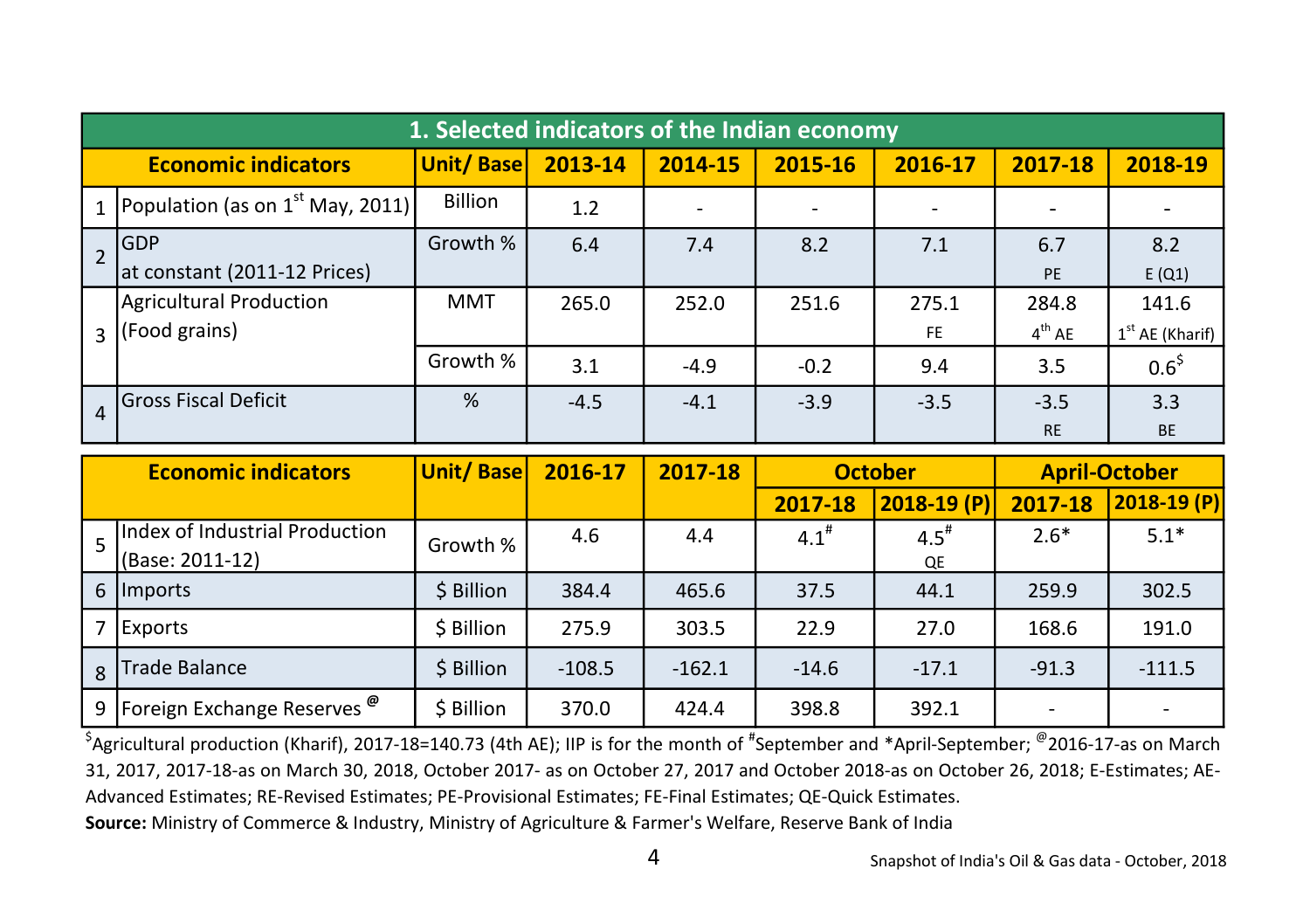|                          | 2. Crude oil, LNG and petroleum products at a glance                         |                          |        |         |         |                |         |                      |  |  |  |  |  |
|--------------------------|------------------------------------------------------------------------------|--------------------------|--------|---------|---------|----------------|---------|----------------------|--|--|--|--|--|
|                          | <b>Details</b>                                                               | <b>Unit/Base 2016-17</b> |        | 2017-18 |         | <b>October</b> |         | <b>April-October</b> |  |  |  |  |  |
|                          |                                                                              |                          |        |         | 2017-18 | $2018-19(P)$   | 2017-18 | $2018-19(P)$         |  |  |  |  |  |
| 1                        | Crude oil production in India                                                | <b>MMT</b>               | 36.0   | 35.7    | 3.0     | 2.9            | 21.1    | 20.3                 |  |  |  |  |  |
| $\overline{2}$           | Consumption of petroleum products                                            | <b>MMT</b>               | 194.6  | 206.2   | 17.3    | 18.0           | 118.0   | 122.1                |  |  |  |  |  |
| 3                        | Production of petroleum products                                             | <b>MMT</b>               | 243.5  | 254.3   | 22.4    | 22.6           | 145.0   | 153.4                |  |  |  |  |  |
| 4                        | Gross natural gas production                                                 | <b>MMSCM</b>             | 31,897 | 32,648  | 2,808   | 2,798          | 19,221  | 19,052               |  |  |  |  |  |
| 5                        | Natural gas consumption                                                      | <b>MMSCM</b>             | 55,534 | 58.059  | 5,159   | 5,005          | 33,308  | 35,051               |  |  |  |  |  |
| 6                        | Imports & exports:                                                           |                          |        |         |         |                |         |                      |  |  |  |  |  |
|                          |                                                                              | <b>MMT</b>               | 213.9  | 220.4   | 19.0    | 21.0           | 125.8   | 133.9                |  |  |  |  |  |
| Crude oil imports        |                                                                              | \$ Billion               | 70.2   | 87.8    | 7.5     | 11.7           | 45.1    | 70.3                 |  |  |  |  |  |
| Petroleum products (POL) |                                                                              | <b>MMT</b>               | 36.3   | 35.5    | 3.3     | 2.6            | 21.1    | 19.2                 |  |  |  |  |  |
|                          | imports                                                                      | \$ Billion               | 10.6   | 13.6    | 1.3     | 1.3            | 7.2     | 9.6                  |  |  |  |  |  |
|                          | Gross petroleum imports                                                      |                          | 250.2  | 255.9   | 22.3    | 23.7           | 146.9   | 153.1                |  |  |  |  |  |
|                          | (Crude + POL)                                                                | \$ Billion               | 80.8   | 101.4   | 8.9     | 13.0           | 52.3    | 79.9                 |  |  |  |  |  |
|                          | Petroleum products exports                                                   | <b>MMT</b>               | 65.5   | 66.8    | 6.0     | 5.7            | 38.8    | 36.4                 |  |  |  |  |  |
|                          |                                                                              | \$ Billion               | 29.0   | 34.9    | 3.1     | 4.0            | 18.6    | 24.4                 |  |  |  |  |  |
|                          | LNG imports                                                                  | <b>MMSCM</b>             | 24,686 | 26,328  | 2,422   | 2,281          | 14,617  | 16,465               |  |  |  |  |  |
|                          |                                                                              | \$ Billion               | 6.1    | 7.7     | 0.7     | 0.9            | 3.8     | 5.8                  |  |  |  |  |  |
| $\overline{7}$           | Petroleum imports as percentage of<br>India's gross imports (in value terms) | %                        | 21.0   | 21.8    | 23.6    | 29.5           | 20.1    | 26.4                 |  |  |  |  |  |
| $\mathsf{R}$             | Petroleum exports as percentage of<br>India's gross exports (in value terms) | %                        | 10.5   | 11.5    | 13.7    | 14.9           | 11.1    | 12.8                 |  |  |  |  |  |
| $\overline{9}$           | Import dependency of crude<br>(on consumption basis)                         | %                        | 81.7   | 82.9    | 82.1    | 83.5           | 82.6    | 83.3                 |  |  |  |  |  |

Crude oil imports (\$ Billion) during 2018-19 does not include value of crude imported at ISPRL, Mangalore.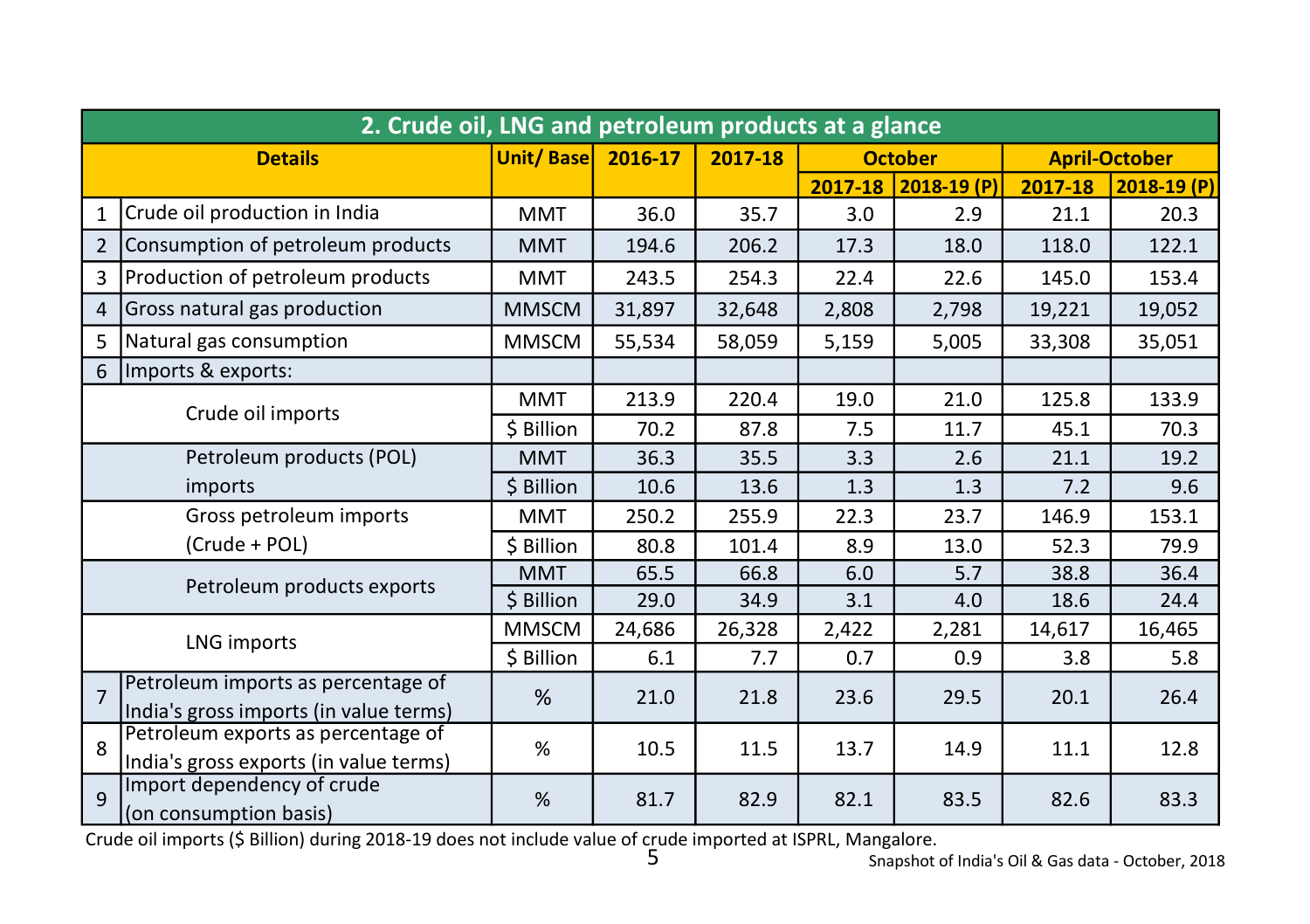| 3. Indigenous crude oil production (Million Metric Tonnes) |         |         |         |                        |                |         |                      |                |  |  |  |  |
|------------------------------------------------------------|---------|---------|---------|------------------------|----------------|---------|----------------------|----------------|--|--|--|--|
| <b>Details</b>                                             | 2016-17 | 2017-18 |         | <b>October</b>         |                |         | <b>April-October</b> |                |  |  |  |  |
|                                                            |         |         | 2017-18 | 2018-19<br>$(Target)*$ | 2018-19<br>(P) | 2017-18 | 2018-19<br>(Target)* | 2018-19<br>(P) |  |  |  |  |
| longc                                                      | 20.9    | 20.8    | 1.8     | 2.0                    | 1.6            | 12.3    | 13.2                 | 11.6           |  |  |  |  |
| Oil India Limited (OIL)                                    | 3.3     | 3.4     | 0.3     | 0.3                    | 0.3            | 2.0     | 2.1                  | 2.0            |  |  |  |  |
| Private / Joint Ventures (JVs)                             | 10.4    | 9.9     | 0.8     | 0.9                    | 0.8            | 5.8     | 6.0                  | 5.7            |  |  |  |  |
| <b>Total Crude Oil</b>                                     | 34.5    | 34.0    | 2.9     | 3.1                    | 2.7            | 20.1    | 21.3                 | 19.3           |  |  |  |  |
| <b>IONGC</b> condensate                                    | 1.4     | 1.5     | 0.1     |                        | 0.1            | 0.8     |                      | 0.9            |  |  |  |  |
| <b>IPSC</b> condensate                                     | 0.1     | 0.2     | 0.01    |                        | 0.02           | 0.11    |                      | 0.13           |  |  |  |  |
| Total condensate                                           | 1.5     | 1.6     | 0.1     | 0.0                    | 0.1            | 1.0     | 0.0                  | 1.0            |  |  |  |  |
| Total (Crude + Condensate) (MMT)                           | 36.0    | 35.7    | 3.0     | 3.1                    | 2.9            | 21.1    | 21.3                 | 20.3           |  |  |  |  |
| Total (Crude + Condensate) (Million Bbl)                   | 263.9   | 261.6   | 22.3    | 23.0                   | 21.1           | 154.4   | 156.0                | 148.8          |  |  |  |  |

\*Target is inclusive of condensate. Note: Some sub-totals/ totals may not add-up due to rounding off at individual levels

| 4. Domestic oil & gas production vis-à-vis overseas production                                                 |      |      |         |                  |         |                |  |  |  |  |  |  |
|----------------------------------------------------------------------------------------------------------------|------|------|---------|------------------|---------|----------------|--|--|--|--|--|--|
| 2017-18<br>2016-17<br><b>April-October</b><br><b>Details</b><br><b>October</b>                                 |      |      |         |                  |         |                |  |  |  |  |  |  |
|                                                                                                                |      |      | 2017-18 | $ 2018 - 19(P) $ | 2017-18 | $ 2018-19(P) $ |  |  |  |  |  |  |
| Total domestic production (MMTOE)                                                                              | 67.9 | 68.3 | 5.8     | -5.7             | 40.3    | 39.3           |  |  |  |  |  |  |
| Overseas production (MMTOE)                                                                                    | 17.4 | 21.7 | 1.8     | 2.0              | 12.6    | 14.0           |  |  |  |  |  |  |
| Overseas production as percentage of domestic production<br>35.6%<br>31.8%<br>35.4%<br>31.3%<br>31.2%<br>25.6% |      |      |         |                  |         |                |  |  |  |  |  |  |

Source: ONGC Videsh, GAIL, OIL , IOCL, HPCL & BPRL; Note: IOCL data for 2016-17 & 2017-18 revised.

| 5. High Sulphur (HS) & Low Sulphur (LS) crude oil processing (MMT) |         |         |         |                |                      |                |  |  |  |  |  |  |
|--------------------------------------------------------------------|---------|---------|---------|----------------|----------------------|----------------|--|--|--|--|--|--|
| <b>Details</b>                                                     | 2016-17 | 2017-18 |         | <b>October</b> | <b>April-October</b> |                |  |  |  |  |  |  |
|                                                                    |         |         | 2017-18 | $ 2018-19(P) $ | 2017-18              | $ 2018-19(P) $ |  |  |  |  |  |  |
| High Sulphur crude                                                 | 177.4   | 188.4   | 16.7    | 16.2           | 107.2                | 114.4          |  |  |  |  |  |  |
| Low Sulphur crude                                                  | 67.9    | 63.6    | 5.4     | 5.7            | 37.4                 | 36.2           |  |  |  |  |  |  |
| Total crude processed                                              | 245.4   | 251.9   | 22.1    | 21.9           | 144.6                | 150.5          |  |  |  |  |  |  |
| Percentage share of HS crude in total crude oil processing         | 72.3%   | 74.8%   | 75.6%   | 74.1%          | 74.1%                | 76.0%          |  |  |  |  |  |  |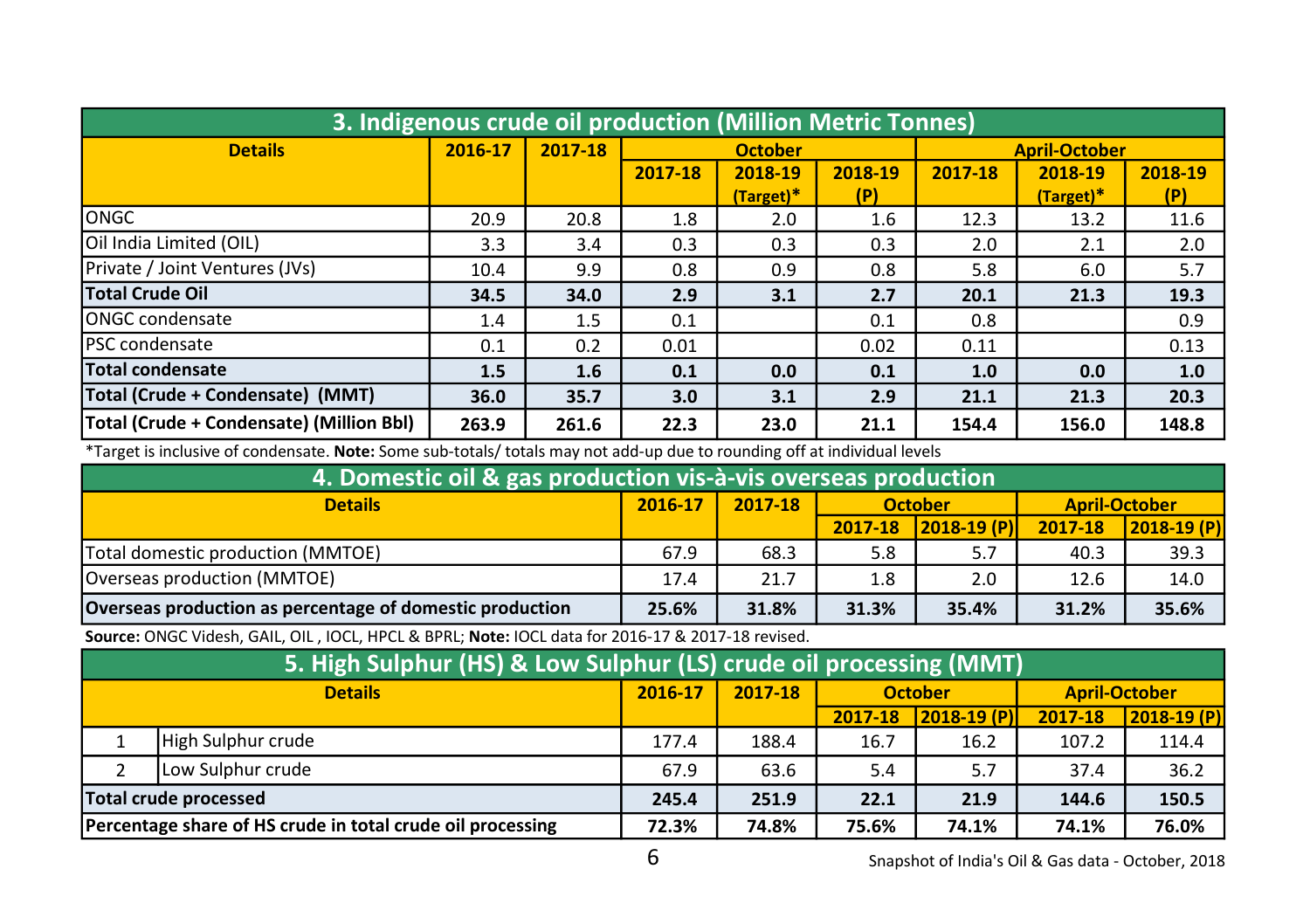| 6. Quantity and value of crude oil imports |                       |            |                  |  |  |  |  |  |  |  |
|--------------------------------------------|-----------------------|------------|------------------|--|--|--|--|--|--|--|
| Year                                       | <b>Quantity (MMT)</b> | \$ Million | <b>Rs. Crore</b> |  |  |  |  |  |  |  |
| 2017-18 (P)                                | 220.4                 | 87.803     | 5,66,450         |  |  |  |  |  |  |  |
| [2018-19 (Estimated)                       | 228.6                 | 124,738    | 8,81,282         |  |  |  |  |  |  |  |

Note: April - September, 2018 imports are based on actuals and for October 2018- March 2019 imports are estimated at average price of Indian basket crude oil for September 2018 i.e. \$77.88/bbl and average exchange rate for September 2018 i.e. Rs.72.22/\$.

Impact of variation in crude oil price & exchange rate on value of crude oil imports for October 2018- March 2019 :

If crude price changes by one \$/bbl

- Crude oil import bill changes by Rs. 6,158 crores

If exchange rate of Rs./\$ changes by Rs. 1/\$ - Crude oil import bill changes by Rs. 6,639 crores

|                | 7. Self-sufficiency in petroleum products (Million Metric Tonnes) |         |            |         |                |         |                      |  |  |  |  |  |
|----------------|-------------------------------------------------------------------|---------|------------|---------|----------------|---------|----------------------|--|--|--|--|--|
|                | <b>Particulars</b>                                                | 2016-17 | 2017-18    |         | <b>October</b> |         | <b>April-October</b> |  |  |  |  |  |
|                |                                                                   |         |            | 2017-18 | $2018-19(P)$   | 2017-18 | $2018-19(P)$         |  |  |  |  |  |
| $\mathbf{1}$   | Indigenous crude oil processing                                   | 33.5    | 32.8       | 2.9     | 2.7            | 19.2    | 18.8                 |  |  |  |  |  |
| $\overline{2}$ | Products from indigenous crude<br>(93.3% of crude oil processed)  | 31.3    | 30.6       | 2.7     | 2.5            | 17.9    | 17.5                 |  |  |  |  |  |
| 3              | Products from fractionators<br>(Including LPG and Gas)            | 4.3     | 4.6        | 0.4     | 0.4            | 2.7     | 2.9                  |  |  |  |  |  |
| $\overline{4}$ | Total production from indigenous<br>crude & condensate $(2 + 3)$  | 35.6    | 35.2       | 3.1     | 3.0            | 20.6    | 20.4                 |  |  |  |  |  |
| 5              | Total domestic consumption                                        | 194.6   | 206.2      | 17.3    | 18.0           | 118.0   | 122.1                |  |  |  |  |  |
|                | % Self-sufficiency (4/5)                                          | 18.3%   | 17.1%<br>⇁ | 17.9%   | 16.5%          | 17.4%   | 16.7%                |  |  |  |  |  |

7 Snapshot of India's Oil & Gas data - October, 2018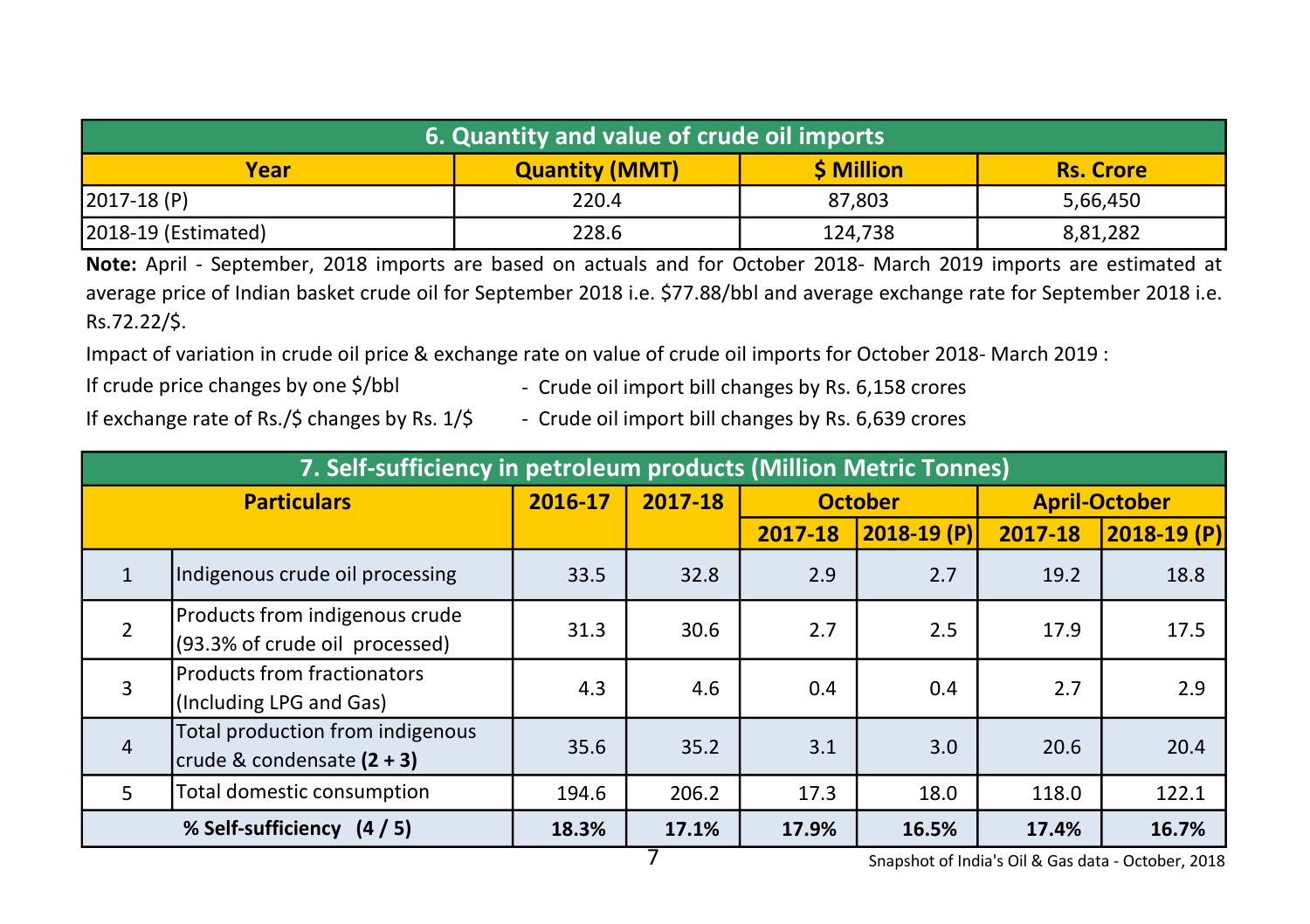|                |                                                                          | 8. Refineries: Installed capacity and crude oil processing (MMTPA / MMT) |         |         |          |                |         |          |                      |         |  |
|----------------|--------------------------------------------------------------------------|--------------------------------------------------------------------------|---------|---------|----------|----------------|---------|----------|----------------------|---------|--|
| <b>Company</b> | <b>Installed</b><br><b>Refinery</b><br><b>Crude oil processing (MMT)</b> |                                                                          |         |         |          |                |         |          |                      |         |  |
|                |                                                                          | capacity                                                                 | 2016-17 | 2017-18 |          | <b>October</b> |         |          | <b>April-October</b> |         |  |
|                |                                                                          | (1.11.2018)                                                              |         |         | 2017-18  | 2018-19        | 2018-19 | 2017-18  | 2018-19              | 2018-19 |  |
|                |                                                                          | (MMTPA)                                                                  |         |         | (Actual) | (Target)*      | (P)     | (Actual) | (Target)*            | (P)     |  |
| <b>IOCL</b>    | Barauni (1964)                                                           | 6.0                                                                      | 6.5     | 5.8     | 0.5      | 0.6            | 0.6     | 3.0      | 3.8                  | 3.8     |  |
|                | Koyali (1965)                                                            | 13.7                                                                     | 14.0    | 13.8    | 1.2      | 1.2            | 1.3     | 7.6      | 7.8                  | 7.8     |  |
|                | Haldia (1975)                                                            | 7.5                                                                      | 7.7     | 7.7     | 0.7      | 0.7            | 0.7     | 4.8      | 4.4                  | 4.7     |  |
|                | Mathura (1982)                                                           | 8.0                                                                      | 9.2     | 9.2     | 0.8      | 0.8            | 0.9     | 5.1      | 4.9                  | 5.7     |  |
|                | Panipat (1998)                                                           | 15.0                                                                     | 15.6    | 15.7    | 1.4      | 1.3            | 1.4     | 8.9      | 8.6                  | 9.6     |  |
|                | Guwahati (1962)                                                          | 1.0                                                                      | 0.9     | 1.0     | 0.10     | 0.08           | 0.07    | 0.6      | 0.6                  | 0.6     |  |
|                | Digboi (1901)                                                            | 0.65                                                                     | 0.5     | 0.7     | 0.06     | 0.06           | 0.06    | 0.4      | 0.4                  | 0.4     |  |
|                | Bongaigaon(1979)                                                         | 2.35                                                                     | 2.5     | 2.4     | 0.2      | 0.2            | 0.2     | 1.4      | 1.2                  | 1.4     |  |
|                | Paradip (2016)                                                           | 15.0                                                                     | 8.2     | 12.7    | 1.1      | 1.2            | 1.3     | 8.0      | 8.1                  | 7.9     |  |
|                | <b>IOCL-TOTAL</b>                                                        | 69.2                                                                     | 65.2    | 69.0    | 6.1      | 6.1            | 6.4     | 39.7     | 39.7                 | 41.9    |  |
| <b>CPCL</b>    | Manali (1969)                                                            | 10.5                                                                     | 9.8     | 10.3    | 0.9      | 0.9            | 0.6     | 5.9      | 5.8                  | 6.0     |  |
|                | CBR (1993)                                                               | 1.0                                                                      | 0.5     | 0.5     | 0.04     | 0.04           | 0.04    | 0.3      | 0.3                  | 0.2     |  |
|                | <b>CPCL-TOTAL</b>                                                        | 11.5                                                                     | 10.3    | 10.8    | 1.0      | 1.0            | 0.7     | 6.2      | 6.1                  | 6.2     |  |
| <b>BPCL</b>    | Mumbai (1955)                                                            | 12.0                                                                     | 13.5    | 14.1    | 1.0      | 1.1            | 1.3     | 7.7      | 7.9                  | 8.5     |  |
|                | Kochi (1966)                                                             | 15.5                                                                     | 11.8    | 14.1    | 1.2      | 1.1            | 1.3     | 7.7      | 9.1                  | 9.5     |  |
| <b>BORL</b>    | Bina (2011)                                                              | 7.8                                                                      | 6.4     | 6.7     | 0.6      | 0.5            | 0.1     | 1.7      | 3.2                  | 2.6     |  |
| <b>NRL</b>     | Numaligarh (1999)                                                        | 3.0                                                                      | 2.7     | 2.8     | 0.2      | 0.2            | 0.3     | 4.2      | 1.7                  | 1.7     |  |
|                | <b>BPCL-TOTAL</b>                                                        | 38.3                                                                     | 34.4    | 37.7    | 3.0      | 3.0            | 2.9     | 21.3     | 21.9                 | 22.2    |  |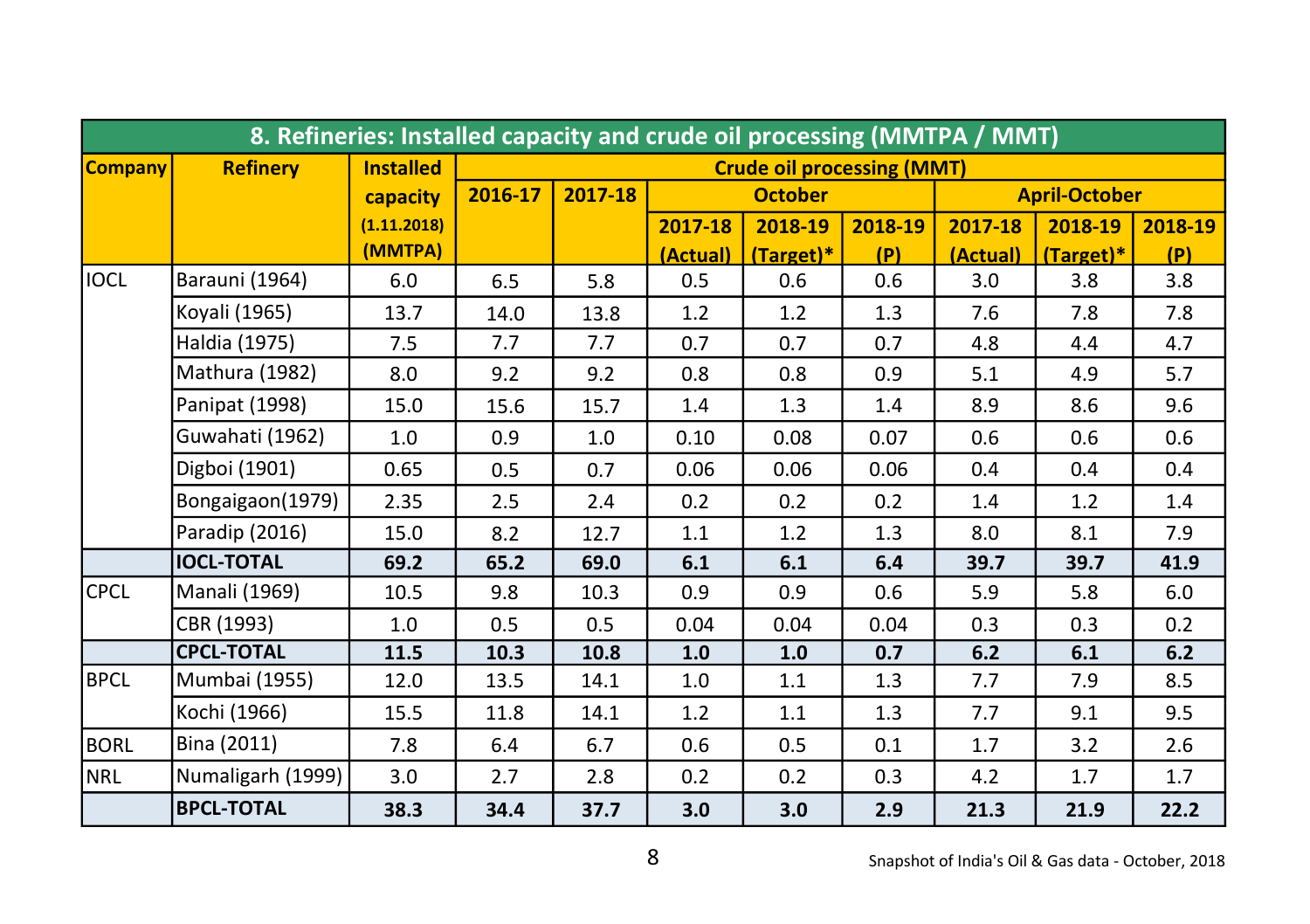| <b>Company</b>   | <b>Refinery</b>       | <b>Installed</b> | <b>Crude oil processing (MMT)</b> |         |                                        |           |         |          |             |         |
|------------------|-----------------------|------------------|-----------------------------------|---------|----------------------------------------|-----------|---------|----------|-------------|---------|
|                  |                       | capacity         | 2016-17                           | 2017-18 | <b>October</b><br><b>April-October</b> |           |         |          |             |         |
|                  |                       | (1.11.2018)      |                                   |         | 2017-18                                | 2018-19   | 2018-19 | 2017-18  | 2018-19     | 2018-19 |
|                  |                       | (MMTPA)          |                                   |         | (Actual)                               | (Target)* | (P)     | (Actual) | $(Target)*$ | (P)     |
| <b>ONGC</b>      | Tatipaka (2001)       | 0.066            | 0.09                              | 0.08    | 0.007                                  | 0.005     | 0.005   | 0.05     | 0.03        | 0.03    |
| <b>MRPL</b>      | Mangalore (1996)      | 15.0             | 16.0                              | 16.1    | 1.5                                    | 1.5       | 1.5     | 9.0      | 9.1         | 9.1     |
|                  | <b>ONGC-TOTAL</b>     | 15.1             | 16.1                              | 16.2    | 1.5                                    | 1.5       | 1.5     | 9.1      | 9.1         | 9.2     |
| <b>HPCL</b>      | Mumbai (1954)         | 7.5              | 8.5                               | 8.6     | 0.7                                    | 0.7       | 0.7     | 5.0      | 4.9         | 5.1     |
|                  | Visakh (1957)         | 8.3              | 9.3                               | 9.6     | 0.9                                    | 0.8       | 0.9     | 5.7      | 5.5         | 5.8     |
| <b>HMEL</b>      | Bathinda (2012)       | 11.3             | 10.5                              | 8.8     | 1.0                                    | 0.9       | 1.1     | 3.9      | 6.3         | 7.3     |
|                  | <b>HPCL-TOTAL</b>     | 27.1             | 28.3                              | 27.1    | 2.6                                    | 2.5       | 2.6     | 14.6     | 16.8        | 18.1    |
| RIL              | Jamnagar (DTA) (1999) | 33.0             | 32.8                              | 33.2    | 2.9                                    | 2.9       | 2.8     | 19.3     | 19.3        | 19.2    |
|                  | Jamnagar (SEZ) (2008) | 35.2             | 37.4                              | 37.3    | 3.3                                    | 3.3       | 3.2     | 22.3     | 22.3        | 21.4    |
| NEL <sup>#</sup> | Vadinar (2006)        | 20.0             | 20.9                              | 20.7    | 1.7                                    | 1.4       | 1.8     | 12.1     | 10.6        | 12.3    |
|                  | <b>All India</b>      | 249.4            | 245.4                             | 251.9   | 22.1                                   | 21.6      | 21.9    | 144.6    | 145.8       | 150.5   |

\*Targets are as received from oil companies. RIL target for 2018-19 is previous year crude processing; <sup>#</sup>Nayara Energy Limited (formerly Essar Oil Limited). Note: Some sub-totals/ totals may not add up due to rounding off at individual levels.

|                                                                                                                             | 9. Major crude oil and product pipeline network (as on 01.11.2018)                                              |       |       |                          |       |       |       |                          |       |              |  |  |
|-----------------------------------------------------------------------------------------------------------------------------|-----------------------------------------------------------------------------------------------------------------|-------|-------|--------------------------|-------|-------|-------|--------------------------|-------|--------------|--|--|
| Others*<br><b>HPCL</b><br><b>ONGC</b><br><b>HMEL</b><br><b>BPCL</b><br><b>Details</b><br><b>IOCL</b><br>OIL<br><b>Cairn</b> |                                                                                                                 |       |       |                          |       |       |       |                          |       | <b>Total</b> |  |  |
| Crude Oil                                                                                                                   | Length (KM)                                                                                                     | 1,192 | 1,193 | 688                      | 1.017 | 5,301 | 937   | $\overline{\phantom{a}}$ |       | 10328        |  |  |
|                                                                                                                             | Cap (MMTPA)                                                                                                     | 58.5  | 8.4   | 9.1                      | 11.3  | 48.6  | 6.0   | $\overline{\phantom{a}}$ |       | 141.9        |  |  |
| Products                                                                                                                    | Length (KM)                                                                                                     |       | 654   | $\overline{\phantom{a}}$ |       | 7,909 | 2,241 | 3,371                    | 2,395 | 16570        |  |  |
|                                                                                                                             | Cap (MMTPA)<br>38.1<br>110.6<br>19.5<br>45.4<br>1.7<br>6.0<br>$\overline{\phantom{0}}$                          |       |       |                          |       |       |       |                          |       |              |  |  |
|                                                                                                                             | <b>Others</b> includes GAIL and Petronet India. HPCL and BPCL lubes pipeline included in products pipeline data |       |       |                          |       |       |       |                          |       |              |  |  |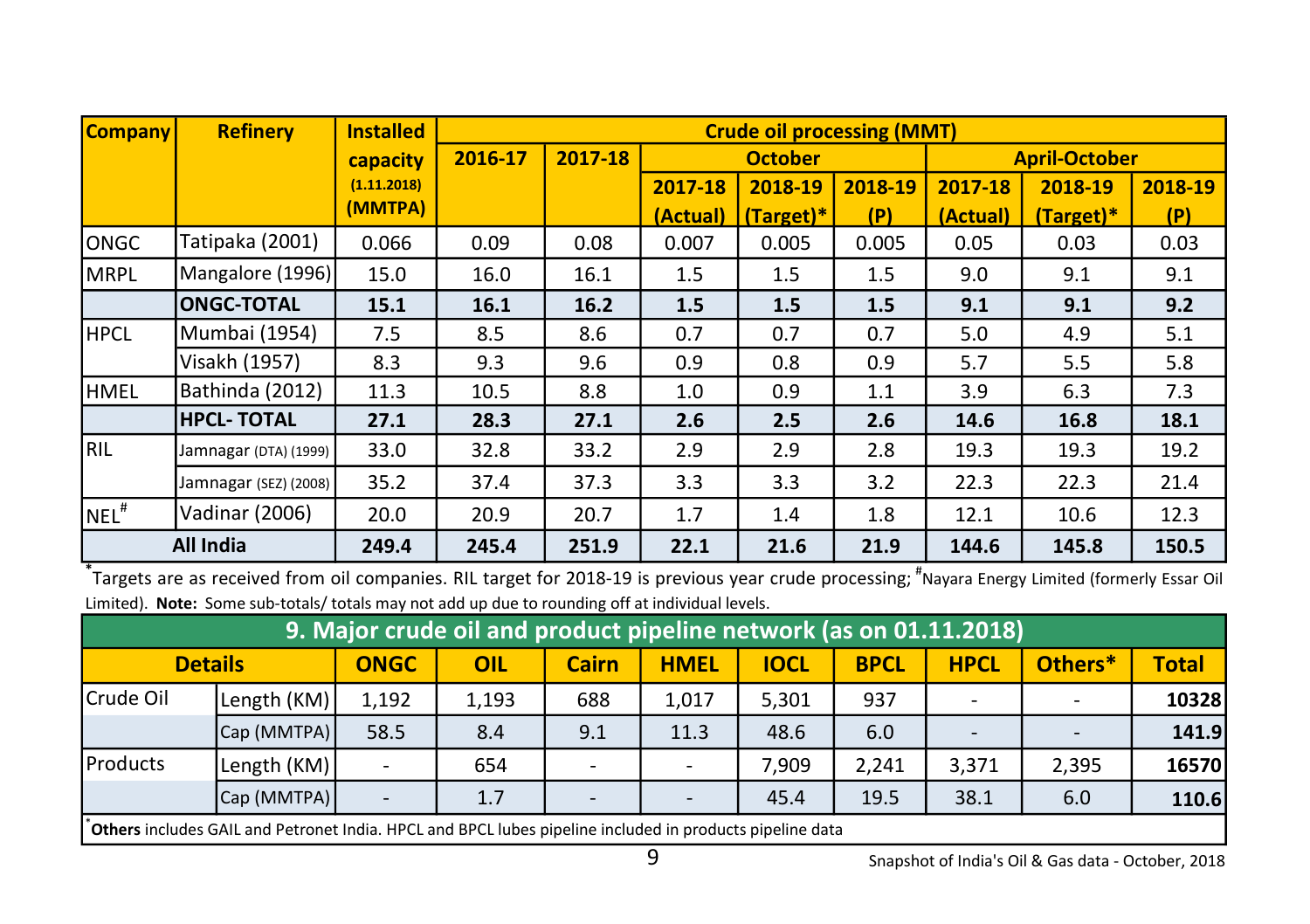|                |                         |         | 10. Gross Refining Margins (GRM) of refineries (\$/bbl) |         |             |
|----------------|-------------------------|---------|---------------------------------------------------------|---------|-------------|
| <b>Company</b> | <b>Refinery</b>         | 2015-16 | 2016-17                                                 | 2017-18 | H1, 2018-19 |
| <b>IOCL</b>    | Barauni                 | 2.93    | 6.52                                                    | 6.60    | 6.83        |
|                | Koyali                  | 6.80    | 7.55                                                    | 9.44    | 7.73        |
|                | Haldia                  | 3.96    | 6.80                                                    | 6.86    | 7.67        |
|                | Mathura                 | 3.30    | 7.01                                                    | 7.09    | 7.54        |
|                | Panipat                 | 4.15    | 7.95                                                    | 7.74    | 8.39        |
|                | Guwahati <sup>**</sup>  | 15.88   | 22.14                                                   | 21.88   | 18.52       |
|                | Digboi $**$             | 16.17   | 24.49                                                   | 24.86   | 25.70       |
|                | Bongaigaon **           | 11.09   | 20.15                                                   | 20.62   | 22.09       |
|                | Paradip <sup>#</sup>    | $-0.65$ | 4.22                                                    | 7.02    | 6.99        |
|                | <b>Weighted average</b> | 5.06    | 7.77                                                    | 8.49    | 8.45        |
| <b>BPCL</b>    | Kochi                   | 6.87    | 5.16                                                    | 6.44    | 6.23        |
|                | Mumbai                  | 6.37    | 5.36                                                    | 7.26    | 6.85        |
|                | <b>Weighted average</b> | 6.59    | 5.26                                                    | 6.85    | 6.52        |
| <b>HPCL</b>    | Mumbai                  | 8.09    | 6.95                                                    | 8.35    | 6.20        |
|                | Visakhapatnam           | 5.46    | 5.51                                                    | 6.55    | 5.69        |
|                | <b>Weighted average</b> | 6.68    | 6.20                                                    | 7.40    | 5.93        |
| <b>CPCL</b>    | Chennai                 | 5.27    | 6.05                                                    | 6.42    | 5.98        |
| <b>MRPL</b>    | Mangalore               | 5.20    | 7.75                                                    | 7.54    | 6.29        |
| <b>NRL</b>     | Numaligarh **           | 23.68   | 28.56                                                   | 31.92   | 27.73       |
| <b>BORL</b>    | <b>Bina</b>             | 11.70   | 11.80                                                   | 11.70   | 13.70       |
| RIL            | Jamnagar                | 10.80   | 11.00                                                   | 11.60   | 9.90        |
| $NEL^@$        | Vadinar                 | 10.81   | 9.14                                                    | 8.95    | $\ast$      |

\*Data not available; \*\* GRM of North Eastern refineries are including excise duty benefit. For GRM excluding excise duty benefit, refer table

11;<sup>#</sup> Commissioned in February 2016;  $^{\textcircled{\tiny{\textsf{P}}}}$ Nayara Energy Limited (formerly Essar Oil Limited)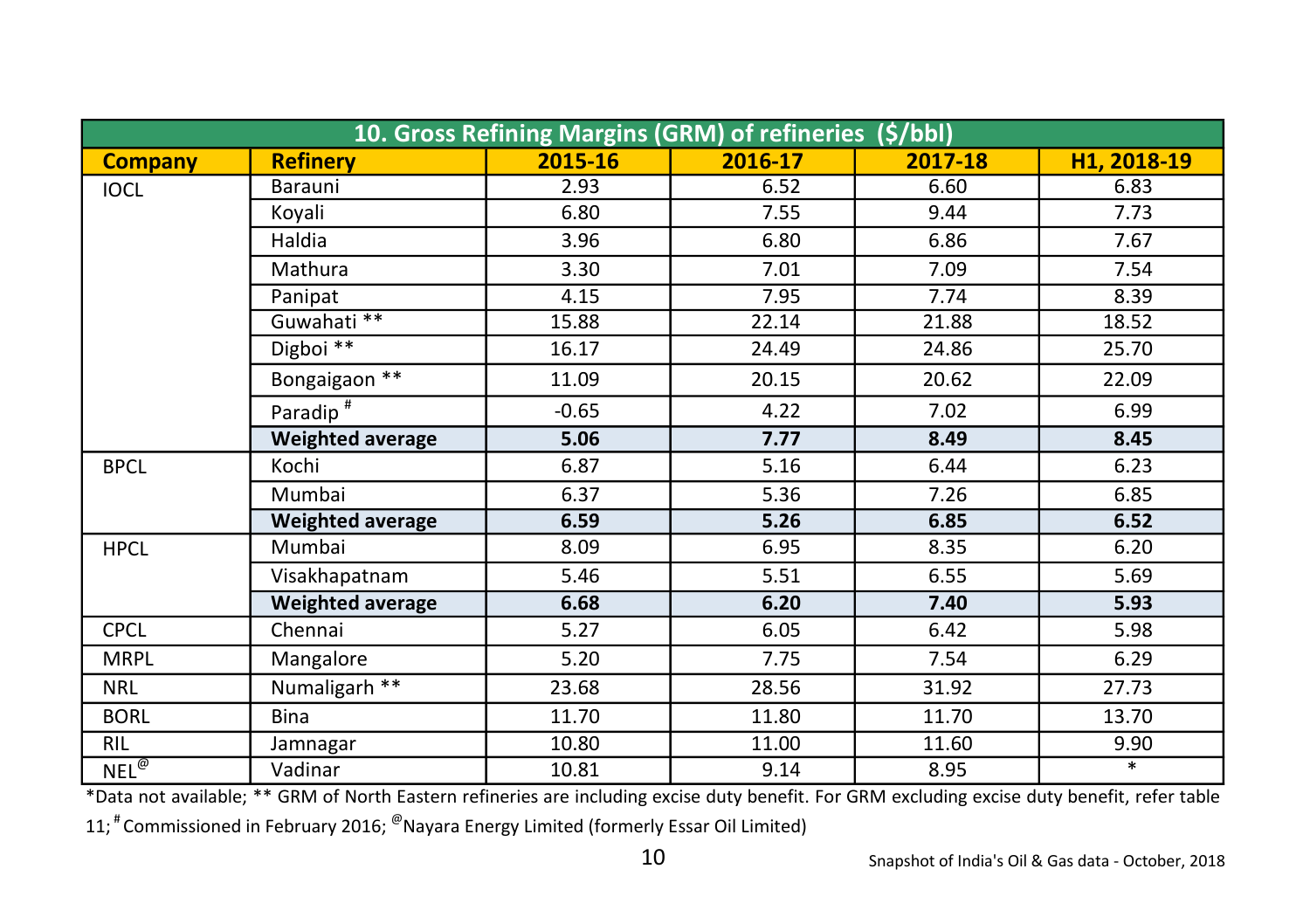| 11. GRM of North-East refineries excluding excise duty benefit (\$/bbl) |                 |         |         |         |             |  |  |  |  |
|-------------------------------------------------------------------------|-----------------|---------|---------|---------|-------------|--|--|--|--|
| <b>Company</b>                                                          | <b>Refinery</b> | 2015-16 | 2016-17 | 2017-18 | H1, 2018-19 |  |  |  |  |
|                                                                         | Guwahati        | 1.26    | 1.12    | 3.70    | 1.51        |  |  |  |  |
| <b>IOCL</b>                                                             | Digboi          | 4.16    | 7.73    | 8.27    | 10.87       |  |  |  |  |
|                                                                         | Bongaigaon      | 0.08    | 6.03    | 6.22    | 8.73        |  |  |  |  |
| <b>NRL</b>                                                              | Numaligarh      | 8.06    | 8.50    | 11.43   | 12.06       |  |  |  |  |

| 12. Production and consumption of petroleum products (Million Metric Tonnes) |             |             |                 |             |              |             |             |                     |             |                         |  |  |
|------------------------------------------------------------------------------|-------------|-------------|-----------------|-------------|--------------|-------------|-------------|---------------------|-------------|-------------------------|--|--|
| <b>Products</b>                                                              | 2017-18     |             | <b>Oct-2017</b> |             | Oct-2018 (P) |             |             | <b>Apr-Oct 2017</b> |             | <b>Apr-Oct 2018 (P)</b> |  |  |
|                                                                              | <b>Prod</b> | <b>Cons</b> | <b>Prod</b>     | <b>Cons</b> | <b>Prod</b>  | <b>Cons</b> | <b>Prod</b> | <b>Cons</b>         | <b>Prod</b> | <b>Cons</b>             |  |  |
| <b>LPG</b>                                                                   | 12.4        | 23.3        | 1.1             | 2.0         | 1.1          | 2.1         | 6.9         | 13.2                | 7.4         | 14.1                    |  |  |
| <b>MS</b>                                                                    | 37.8        | 26.2        | 3.2             | 2.2         | 3.3          | 2.3         | 21.7        | 15.3                | 22.4        | 16.4                    |  |  |
| <b>NAPHTHA</b>                                                               | 20.0        | 12.9        | 1.9             | 1.2         | 1.8          | 1.2         | 11.7        | 7.2                 | 11.6        | 8.1                     |  |  |
| ATF                                                                          | 14.7        | 7.6         | 1.2             | 0.6         | 1.3          | 0.7         | 8.1         | 4.3                 | 9.0         | 4.8                     |  |  |
| <b>SKO</b>                                                                   | 4.3         | 3.8         | 0.4             | 0.3         | 0.3          | 0.3         | 2.6         | 2.3                 | 2.4         | 2.1                     |  |  |
| <b>HSD</b>                                                                   | 108.1       | 81.1        | 9.4             | 6.5         | 9.5          | 7.0         | 61.9        | 46.1                | 64.5        | 47.8                    |  |  |
| LDO                                                                          | 0.6         | 0.5         | 0.04            | 0.03        | 0.09         | 0.05        | 0.3         | 0.3                 | 0.4         | 0.3                     |  |  |
| <b>LUBES</b>                                                                 | 1.0         | 3.9         | 0.1             | 0.3         | 0.1          | 0.3         | 0.6         | 2.0                 | 0.6         | 2.3                     |  |  |
| FO/LSHS                                                                      | 10.3        | 6.7         | 1.0             | 0.6         | 0.9          | 0.6         | 6.4         | 4.0                 | 5.8         | 3.8                     |  |  |
| <b>BITUMEN</b>                                                               | 5.3         | 6.1         | 0.3             | 0.4         | 0.4          | 0.6         | 2.6         | 2.8                 | 2.9         | 3.4                     |  |  |
| PET COKE                                                                     | 13.9        | 25.7        | 1.2             | 2.3         | 1.3          | 2.0         | 8.0         | 15.9                | 8.4         | 13.2                    |  |  |
| <b>OTHERS</b>                                                                | 26.2        | 8.3         | 2.4             | 0.8         | 2.8          | 0.9         | 14.2        | 4.6                 | 18.1        | 5.8                     |  |  |
| <b>ALL INDIA</b>                                                             | 254.3       | 206.2       | 22.4            | 17.3        | 22.6         | 18.0        | 145.0       | 118.0               | 153.4       | 122.1                   |  |  |
| Growth (%)                                                                   | 4.4%        | 5.9%        | 6.5%            | 4.3%        | 1.2%         | 4.0%        | 2.7%        | 3.5%                | 5.8%        | 3.5%                    |  |  |

Note: Prod - Production; Cons - Consumption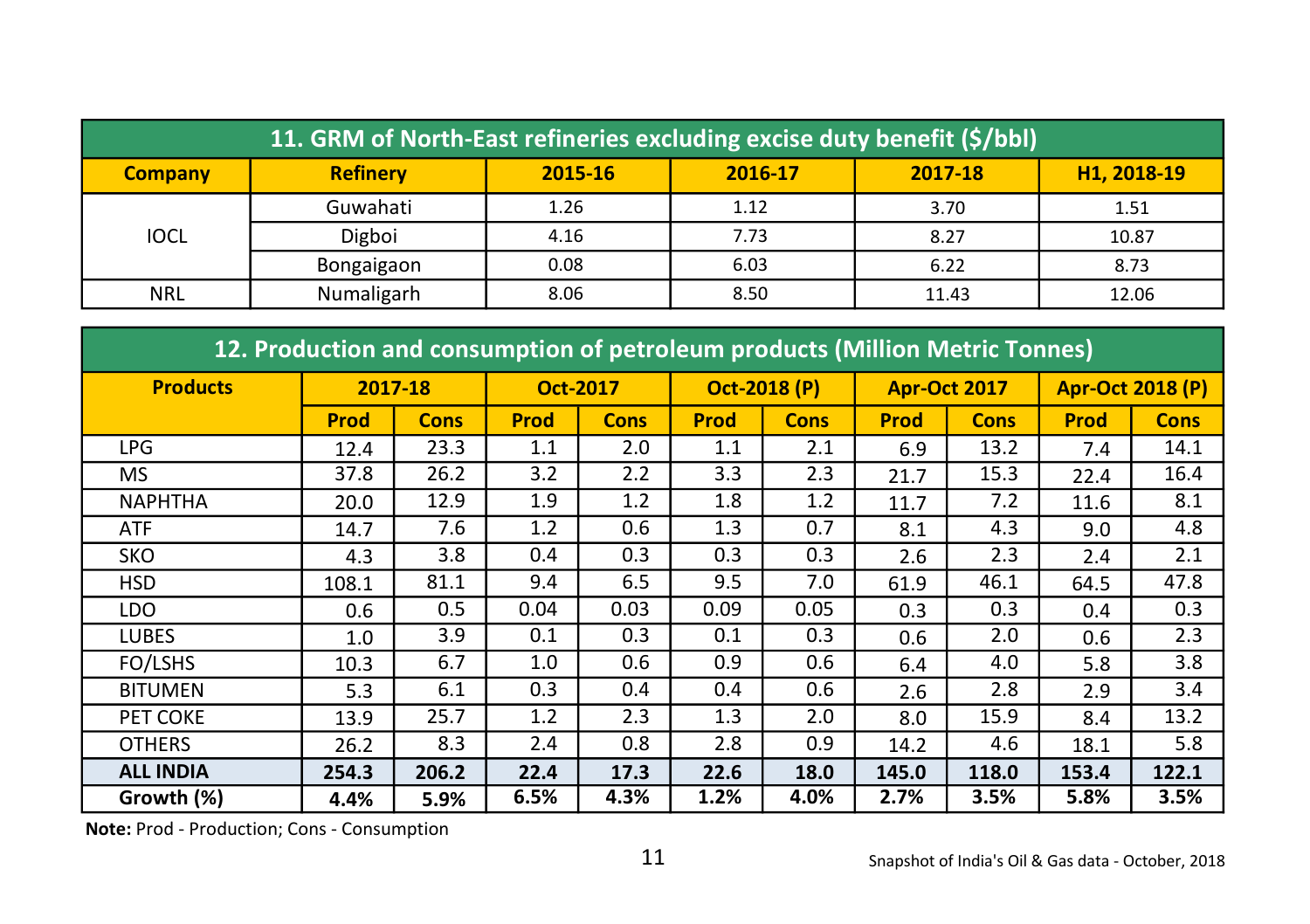| 13. LPG consumption (Thousand Metric Tonne) |          |          |         |                |        |                      |                |         |  |  |
|---------------------------------------------|----------|----------|---------|----------------|--------|----------------------|----------------|---------|--|--|
| <b>LPG category</b>                         | 2016-17  | 2017-18  |         | <b>October</b> |        | <b>April-October</b> |                |         |  |  |
|                                             |          |          | 2017-18 | $2018-19$ (P)  | Gr (%) | 2017-18              | $ 2018-19(P) $ | Gr (%)  |  |  |
| 1. PSU Sales :                              |          |          |         |                |        |                      |                |         |  |  |
| <b>LPG-Packed Domestic</b>                  | 18871.4  | 20,351.8 | 1725.4  | 1799.0         | 4.3    | 11,518.4             | 12,315.7       | 6.9     |  |  |
| LPG-Packed Non-Domestic                     | 1775.9   | 2,085.8  | 181.2   | 197.5          | 9.0    | 1,156.8              | 1,311.8        | 13.4    |  |  |
| LPG-Bulk                                    | 364.3    | 355.4    | 28.9    | 26.5           | $-8.3$ | 210.6                | 192.8          | $-8.4$  |  |  |
| Auto LPG                                    | 167.3    | 184.4    | 15.6    | 14.6           | $-6.4$ | 108.9                | 107.0          | $-1.7$  |  |  |
| <b>Sub-Total (PSU Sales)</b>                | 21.178.9 | 22.977.4 | 1,951.0 | 2,037.5        | 4.4    | 12,994.7             | 13,927.3       | 7.2     |  |  |
| 2. Direct Private Imports*                  | 429.3    | 364.5    | 19.4    | 27.2           | 40.1   | 218.1                | 191.3          | $-12.3$ |  |  |
| Total $(1+2)$                               | 21,608.2 | 23,341.8 | 1,970.4 | 2,064.7        | 4.8    | 13.212.8             | 14.118.6       | 6.9     |  |  |

\*April to August 2018 import data are actuals provided by DGCIS and September & October 2018 import data are prorated on the basis of September 2017 to August 2018 actual data provided by DGCIS.

| 14. Kerosene allocation vs upliftment (Kilo Litres) <sup> </sup> |                               |  |  |  |  |                                                                                                                |  |                 |  |
|------------------------------------------------------------------|-------------------------------|--|--|--|--|----------------------------------------------------------------------------------------------------------------|--|-----------------|--|
| <b>Product</b>                                                   | 2017-18<br>2015-16<br>2016-17 |  |  |  |  |                                                                                                                |  | $H1.2018-19(P)$ |  |
|                                                                  |                               |  |  |  |  | <b>Allocation   Upliftment   Allocation   Upliftment   Allocation   Upliftment   Allocation   Upliftment  </b> |  |                 |  |
| PDS Kerosene                                                     |                               |  |  |  |  | 86,85,384   85,36,752   69,33,030   66,78,447   50,21,828   46,69,164   23,02,452   21,55,933                  |  |                 |  |

| 15. Industry marketing infrastructure (as on 01.11.2018) (Provisional) |             |             |             |                          |                          |                          |               |              |  |  |  |  |
|------------------------------------------------------------------------|-------------|-------------|-------------|--------------------------|--------------------------|--------------------------|---------------|--------------|--|--|--|--|
| <b>Particulars</b>                                                     | <b>IOCL</b> | <b>BPCL</b> | <b>HPCL</b> | <b>RIL</b>               | $NEL$ <sup>##</sup>      | <b>SHELL</b>             | <b>Others</b> | <b>Total</b> |  |  |  |  |
| POL Terminal/ Depots (Nos.) <sup>5</sup>                               | 125         | 78          | 83          | 18                       |                          |                          | 6             | 312          |  |  |  |  |
| Aviation Fuel Stations (Nos.) <sup>@</sup>                             | 113         | 52          | 42          | 28                       |                          |                          |               | 236          |  |  |  |  |
| Retail Outlets (total) (Nos.),                                         | 27,377      | 14,593      | 15,287      | 1,400                    | 4,895                    | 116                      | 6             | 63,674       |  |  |  |  |
| out of which Rural ROs                                                 | 7,708       | 2,662       | 3,406       | 127                      | 1,752                    | 15                       | ۰             | 15,670       |  |  |  |  |
| SKO/LDO agencies (Nos.)                                                | 3,891       | 1,001       | 1,638       |                          |                          | $\overline{\phantom{0}}$ |               | 6,530        |  |  |  |  |
| [LPG Distributors (total) (Nos.) (PSUs only)                           | 11,040      | 5,521       | 5,392       | $\overline{\phantom{a}}$ | $\overline{\phantom{0}}$ | $\overline{\phantom{0}}$ | ۰             | 21,953       |  |  |  |  |
| LPG Bottling plants (Nos.) (PSUs only) <sup>#</sup>                    | 89          | 51          | 48          |                          |                          |                          | 3             | 191          |  |  |  |  |
| LPG Bottling capacity (TMTPA) (PSUs only) <sup>&amp;</sup>             | 9,291       | 3,963       | 4,137       | $\sim$                   |                          |                          | 173           | 17,564       |  |  |  |  |
| LPG active domestic consumers<br>(Nos. crore) (PSUs only)              | 11.7        | 6.4         | 6.8         |                          |                          |                          |               | 24.9         |  |  |  |  |

 $\rm ^{5}$ (RIL= 5 terminals and 13 mini depots, Others=4 MRPL & 2 NRL);  $^{\circ\circ}$ (Others=ShellMRPL -1);  $^{\circ}$ (Others=MRPL-6);  $^{\circ\circ}$ (Others=NRL-1, OIL-1, CPCL-1);  $^{\circ\circ}$ (Others=NRL-30, OIL-23, CPCL-120); ##Nayara Energy Limited (formerly Essar Oil Limited).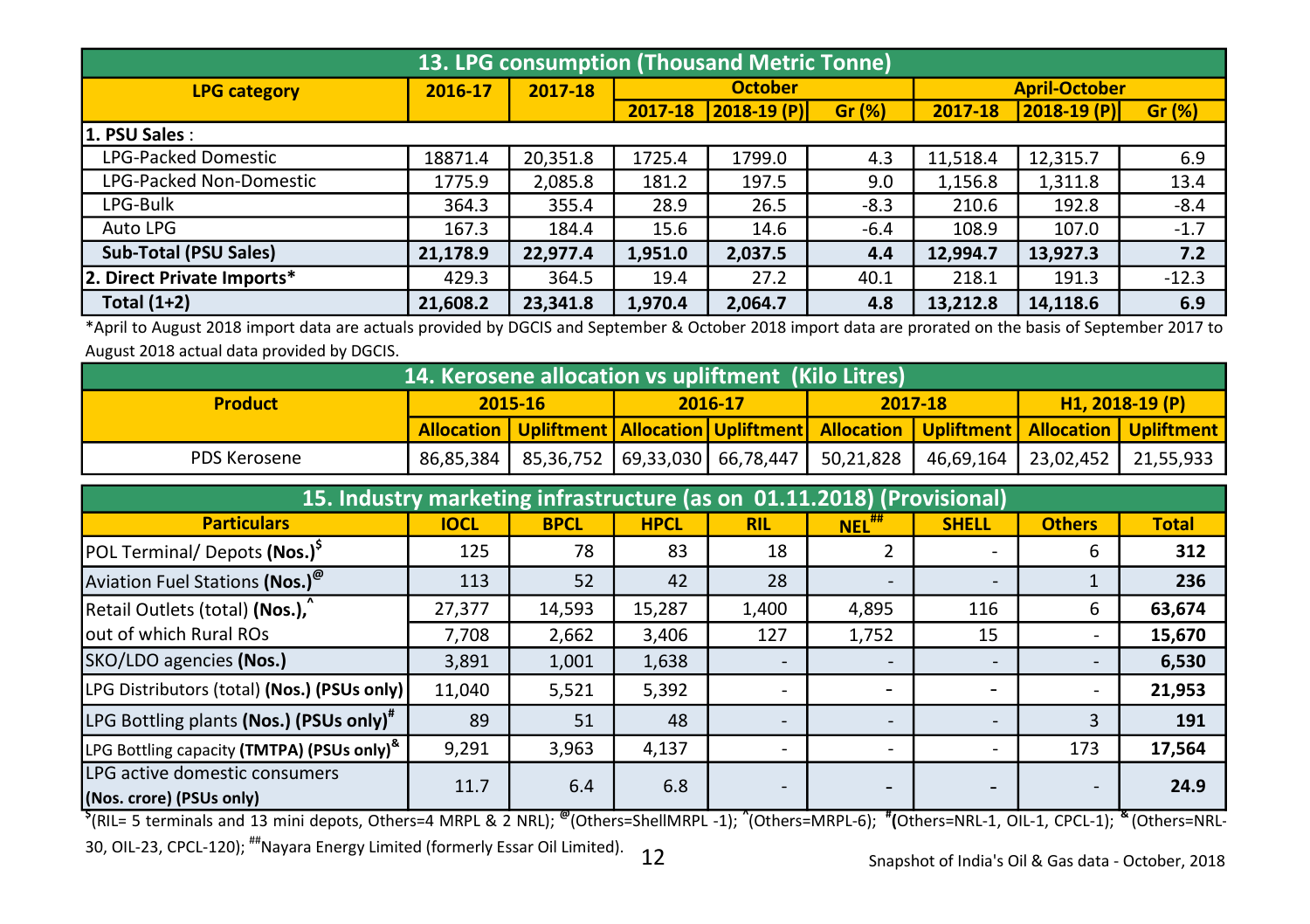|                                             | 16. Natural gas at a glance |         |                                        |          |         |         |          |         |  |  |  |  |
|---------------------------------------------|-----------------------------|---------|----------------------------------------|----------|---------|---------|----------|---------|--|--|--|--|
|                                             |                             |         |                                        |          |         |         |          | (MMSCM) |  |  |  |  |
| <b>Details</b>                              | 2016-17                     | 2017-18 | <b>October</b><br><b>April-October</b> |          |         |         |          |         |  |  |  |  |
|                                             |                             |         | 2017-18                                | 2018-19  | 2018-19 | 2017-18 | 2018-19  | 2018-19 |  |  |  |  |
|                                             |                             |         |                                        | (Target) | (P)     |         | (Target) | (P)     |  |  |  |  |
| (a)<br>Gross production                     | 31,897                      | 32,648  | 2,808                                  | 3,010    | 2,798   | 19,221  | 20,630   | 19,052  |  |  |  |  |
| - ONGC                                      | 22,088                      | 23,429  | 2,018                                  | 2,224    | 2,110   | 13,693  | 15,008   | 14,128  |  |  |  |  |
| - Oil India Limited (OIL)                   | 2,937                       | 2,881   | 243                                    | 271      | 235     | 1,725   | 1,862    | 1,601   |  |  |  |  |
| - Private / Joint Ventures (JVs)            | 6,872                       | 6,338   | 548                                    | 514      | 452     | 3,804   | 3,760    | 3,323   |  |  |  |  |
| (b) Net availability                        | 30,848                      | 31,731  |                                        |          | 2,723   | 18,692  |          |         |  |  |  |  |
| (excluding flare gas and loss)              |                             |         | 2,738                                  |          |         |         |          | 18,586  |  |  |  |  |
| (c) LNG import                              | 24,686                      | 26,328  | 2,422                                  |          | 2,281   | 14,617  |          | 16,465  |  |  |  |  |
| (d) Total consumption including internal    |                             |         |                                        |          |         |         |          |         |  |  |  |  |
| $\mathsf{consumm}(\mathsf{b}+\mathsf{c})$   | 55,534                      | 58,059  | 5,159                                  |          | 5,005   | 33,308  |          | 35,051  |  |  |  |  |
| (e) Total consumption (in BCM)              | 55.5                        | 58.1    | 5.2                                    |          | 5.0     | 33.3    |          | 35.1    |  |  |  |  |
| (f) Import dependency based on              | 44.5                        | 45.3    | 46.9                                   |          | 45.6    | 43.9    |          | 47.0    |  |  |  |  |
| $\alpha$ consumption $(\%)$ , $\{c/d*100\}$ |                             |         |                                        |          |         |         |          |         |  |  |  |  |

Note: Some sub-totals/ totals may not add-up due to rounding off at individual levels.

| 17. Coal Bed Methane (CBM) gas development in India                      |                  |            |              |  |  |  |  |  |  |
|--------------------------------------------------------------------------|------------------|------------|--------------|--|--|--|--|--|--|
| Prognosticated CBM resources                                             | 92               | <b>TCF</b> |              |  |  |  |  |  |  |
| <b>Established CBM resources</b><br>9.9<br><b>TCF</b>                    |                  |            |              |  |  |  |  |  |  |
| Total available coal bearing areas                                       | 26,000           | Sq. KM     |              |  |  |  |  |  |  |
| <b>Exploration initiated</b>                                             |                  | 16,613     | Sq. KM       |  |  |  |  |  |  |
| <b>Blocks awarded</b>                                                    |                  | 33         | Nos.         |  |  |  |  |  |  |
| Production of CBM gas                                                    | October 2018 (P) | 57.5       | <b>MMSCM</b> |  |  |  |  |  |  |
| Production of CBM gas<br>April-October 2018 (P)<br><b>MMSCM</b><br>410.3 |                  |            |              |  |  |  |  |  |  |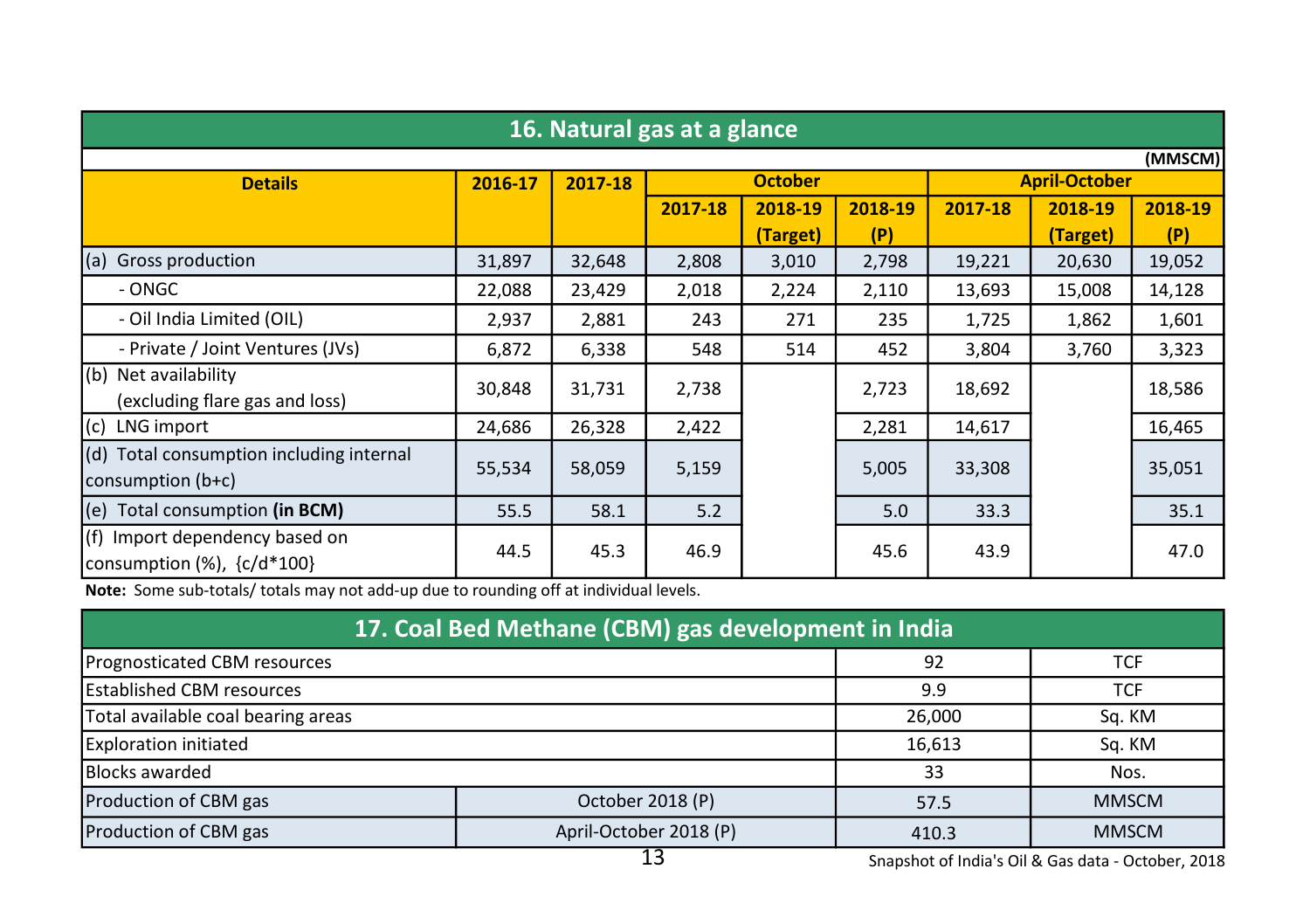|                                | 18. Major natural gas pipeline network as on 01.11.2018           |                                                                                                                                                       |                                |                                   |                                   |               |                 |                                  |  |  |  |
|--------------------------------|-------------------------------------------------------------------|-------------------------------------------------------------------------------------------------------------------------------------------------------|--------------------------------|-----------------------------------|-----------------------------------|---------------|-----------------|----------------------------------|--|--|--|
|                                |                                                                   | <b>Nature of pipeline</b>                                                                                                                             | <b>GAIL</b>                    | <b>Reliance</b>                   | <b>GSPL</b>                       | <b>ARN</b>    | <b>IOCL</b>     | <b>Total</b>                     |  |  |  |
|                                |                                                                   | Length (KM)                                                                                                                                           | 11,410                         | 1,784                             | 2,593                             | 299           | 140             | 16,226                           |  |  |  |
| Natural gas                    |                                                                   | Cap (MMSCMD) <sup>*</sup>                                                                                                                             | 230                            | 84                                | 43                                | 3             | 10              | 368.5                            |  |  |  |
|                                |                                                                   | *GAIL's pipeline capacity is inclusive of CJPL (5 MMSCMD) and DBPL (31 MMSCMD) which is the extension of DVPL-2 / VDPL.^Excludes CGD pipeline network |                                |                                   |                                   |               |                 |                                  |  |  |  |
|                                | 19. Gas pipelines under execution / construction as on 01.11.2018 |                                                                                                                                                       |                                |                                   |                                   |               |                 |                                  |  |  |  |
|                                |                                                                   |                                                                                                                                                       |                                |                                   | Length                            | <b>Design</b> |                 |                                  |  |  |  |
|                                | <b>Network/Region</b>                                             |                                                                                                                                                       | <b>Entity</b>                  |                                   | sanctioned                        | capacity      |                 | <b>Pipeline size</b>             |  |  |  |
|                                |                                                                   |                                                                                                                                                       |                                |                                   | (KM)                              | (MMSCMD)      |                 |                                  |  |  |  |
|                                |                                                                   | Kochi - Kottanad - Bengaluru - Mangalore                                                                                                              | GAIL(India) Ltd.               |                                   | 1,056                             | 16            |                 | 24"/18"/12"                      |  |  |  |
|                                |                                                                   | Dabhol -Bengaluru (DBPL) Spur Lines, Phase-2                                                                                                          | GAIL(India) Ltd.               |                                   | 302                               | 16            | 36"/30"/24"/18" |                                  |  |  |  |
|                                |                                                                   | Jagdishpur-Haldia-Bokaro-Dhamra (JHBDPL)                                                                                                              | GAIL(India) Ltd.               |                                   | 2,539                             | 16            |                 | 30"/24"/18"/12"/8"/4"            |  |  |  |
|                                |                                                                   | Mallavaram-Bhopal-Bhilwara-Vijaipur                                                                                                                   | <b>GSPL India Transco Ltd.</b> |                                   | 1,881                             | 78.25         |                 | 42"/36"/30"/24"/18"/12"          |  |  |  |
| Mehsana - Bathinda             |                                                                   |                                                                                                                                                       | <b>GSPL India Gasnet Ltd.</b>  |                                   | 2,052                             | 77.1          | 36"/24"/18"/12" |                                  |  |  |  |
| Bathinda -Jammu-Srinagar       |                                                                   |                                                                                                                                                       | <b>GSPL India Gasnet Ltd.</b>  |                                   | 725                               | 42.4          |                 | 24"/18"/16"/12"/8"/6"            |  |  |  |
| Kakinada - Vizag-Srikakulam    |                                                                   |                                                                                                                                                       | AP Gas Distribution            |                                   | 391                               | 90            |                 | 24"/18"/8"/4"                    |  |  |  |
| <b>Ennore-Nellore</b>          |                                                                   |                                                                                                                                                       | Gas Transmission India Pvt.    |                                   | 250                               | 36            |                 | 24''/18''                        |  |  |  |
|                                |                                                                   | Ennore-Thiruvallur-Bengaluru-Puducherry-                                                                                                              | Indian Oil Corporation Ltd.    |                                   | 1,385                             | 84.7          |                 | 28"/24"/16"/12" /10"             |  |  |  |
| Nagapattinam-Madurai-Tuticorin |                                                                   |                                                                                                                                                       |                                |                                   |                                   |               |                 |                                  |  |  |  |
| Jaigarh-Mangalore              |                                                                   |                                                                                                                                                       | H-Energy Pvt. Ltd.             |                                   | 635                               | 17            |                 | 24"                              |  |  |  |
|                                |                                                                   | <b>Total</b>                                                                                                                                          |                                |                                   | 11,216                            |               |                 |                                  |  |  |  |
|                                |                                                                   |                                                                                                                                                       |                                | <b>20. Existing LNG terminals</b> |                                   |               |                 |                                  |  |  |  |
| Location                       |                                                                   | <b>Promoters</b>                                                                                                                                      |                                |                                   | Capacity (MMTPA) as on 01.10.2018 |               |                 | <b>Capacity utilisation in %</b> |  |  |  |
|                                |                                                                   |                                                                                                                                                       |                                |                                   |                                   |               |                 | Apri-Sept 2018 (P)               |  |  |  |
| Dahej                          |                                                                   | Petronet LNG Ltd (PLL)                                                                                                                                |                                |                                   | <b>15 MMTPA</b>                   |               |                 | 109.5%                           |  |  |  |
| Hazira                         |                                                                   | Hazira LNG Pvt Ltd (HLPL)                                                                                                                             |                                |                                   | 5 MMTPA                           |               |                 | 93.9%                            |  |  |  |
| Dabhol                         |                                                                   | RGPPL (GAIL - NTPC JV)                                                                                                                                |                                |                                   | 1.692 MMTPA*                      |               | 4.4%            |                                  |  |  |  |
| Kochi                          |                                                                   | Petronet LNG Ltd (PLL)                                                                                                                                |                                |                                   | 5 MMTPA                           |               |                 | 9.9%                             |  |  |  |
|                                |                                                                   | <b>Total Capacity</b>                                                                                                                                 |                                |                                   | 26.7 MMTPA                        |               |                 |                                  |  |  |  |

\* To increase to 5 MMTPA with breakwater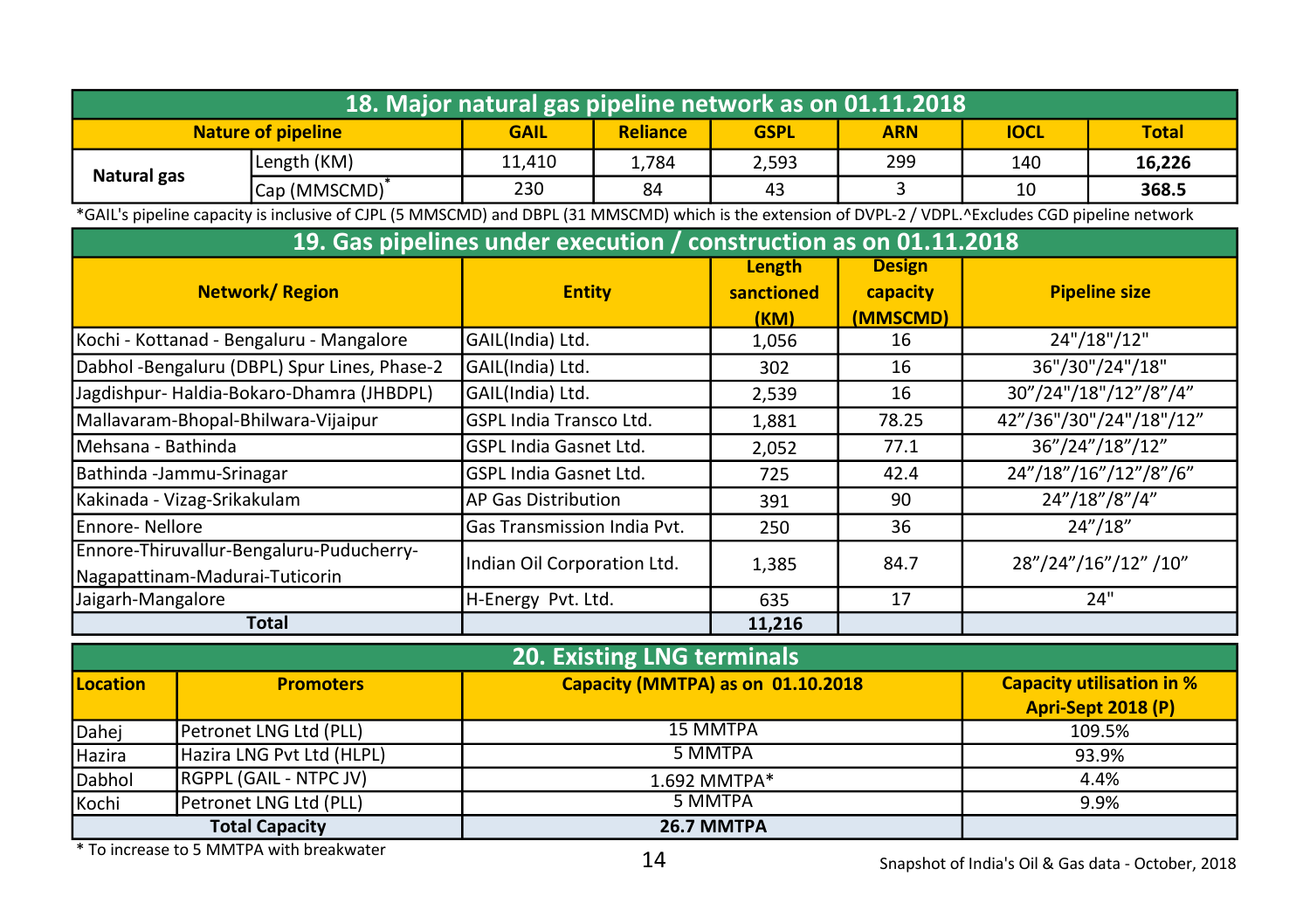|                          |                                                                                      | 21. Status of PNG connections, CNG stations and CNG vehicles across India (Nos.) as on 01.11.2018                                                                                                                                                                                                                                                                                                                                                                                                                                                                                                                         |                 |                   |           |                                    |                |
|--------------------------|--------------------------------------------------------------------------------------|---------------------------------------------------------------------------------------------------------------------------------------------------------------------------------------------------------------------------------------------------------------------------------------------------------------------------------------------------------------------------------------------------------------------------------------------------------------------------------------------------------------------------------------------------------------------------------------------------------------------------|-----------------|-------------------|-----------|------------------------------------|----------------|
| <b>State</b>             | <b>Entity operating</b>                                                              | <b>Geographical area/City</b>                                                                                                                                                                                                                                                                                                                                                                                                                                                                                                                                                                                             |                 | <b>No. of CNG</b> |           | <b>PNG connections</b>             |                |
|                          |                                                                                      |                                                                                                                                                                                                                                                                                                                                                                                                                                                                                                                                                                                                                           | <b>stations</b> | <b>vehicles</b>   |           | Domestic   Commercial   Industrial |                |
| Andhra<br><b>Pradesh</b> | Gas Pvt.Ltd., Megha Engineering Godavari, Krishna<br>& Infrastructures Ltd.          | Bhagyanagar Gas Ltd, Godavari Kakinada, Vijayawada, East/ West                                                                                                                                                                                                                                                                                                                                                                                                                                                                                                                                                            | 27              | 19,563            | 17,258    | 94                                 | $\overline{2}$ |
| Assam                    | Assam Gas Co. Ltd                                                                    | Tinsukia, Dibrugarh, Sibsagar, Jorhat,<br>Golaghat                                                                                                                                                                                                                                                                                                                                                                                                                                                                                                                                                                        | $\Omega$        | $\mathbf 0$       | 31,932    | 1,070                              | 411            |
| <b>Chandigarh</b>        | IndianOil- Adani Gas                                                                 | Chandigarh                                                                                                                                                                                                                                                                                                                                                                                                                                                                                                                                                                                                                | 4               | 7,500             | 7,638     | $\mathbf 0$                        | $\mathbf{1}$   |
| Dadra &<br>Nagar Haveli  | Gujarat Gas Ltd.                                                                     | Dadra & Nagar Haveli                                                                                                                                                                                                                                                                                                                                                                                                                                                                                                                                                                                                      | 3               | 831               | 1,453     | 10                                 | 12             |
| Daman and<br>Diu         | Indian Oil- Adani Gas                                                                | Daman and Diu                                                                                                                                                                                                                                                                                                                                                                                                                                                                                                                                                                                                             | $\overline{2}$  | 1,000             | 489       | 23                                 | 9              |
| <b>Delhi</b>             | Indraprastha Gas Ltd.                                                                | NCT of Delhi (Including Noida &<br>Ghaziabad)                                                                                                                                                                                                                                                                                                                                                                                                                                                                                                                                                                             | 450             | 10,52,911         | 9,90,254  | 2,401                              | 1,499          |
| Gujarat                  | Hindustan<br>Ltd.<br>Sahakari Mandal Ltd, IRM Energy Panchmahal District GA,<br>Ltd. | Gandhinagar, Mehsana, Sabarkantha<br>and Patan, Surat-Bharuch-Ankleswar<br>GA, Nadiad GA, Navsari GA, Rajkot GA,<br>Surendra Nagar GA, Hazira GA, Valsad<br>Sabarmati Gas Ltd, Gujarat Gas GA, Jamnagar GA, Bhavnagar GA, Kutch<br>Ltd, Adani Gas Ltd, Vadodara Gas (West) GA, UT of Dadra and Nagar<br>Petroleum Haveli GA, Amreli District GA, Dahej-<br>Corporation Ltd, Charotar Gas Vagra Taluka GA, Dahod District GA,<br>Anand<br>(Exclusive area authorised) district GA,<br>Ahmedabad (Excluding area already<br>authorised) district GA, Vadodara,<br>Vadodara Rural and Ahmedabad Urban.<br>Anand and Palanpur | 469             | 8,60,084          | 19,53,860 | 18,235                             | 4,732          |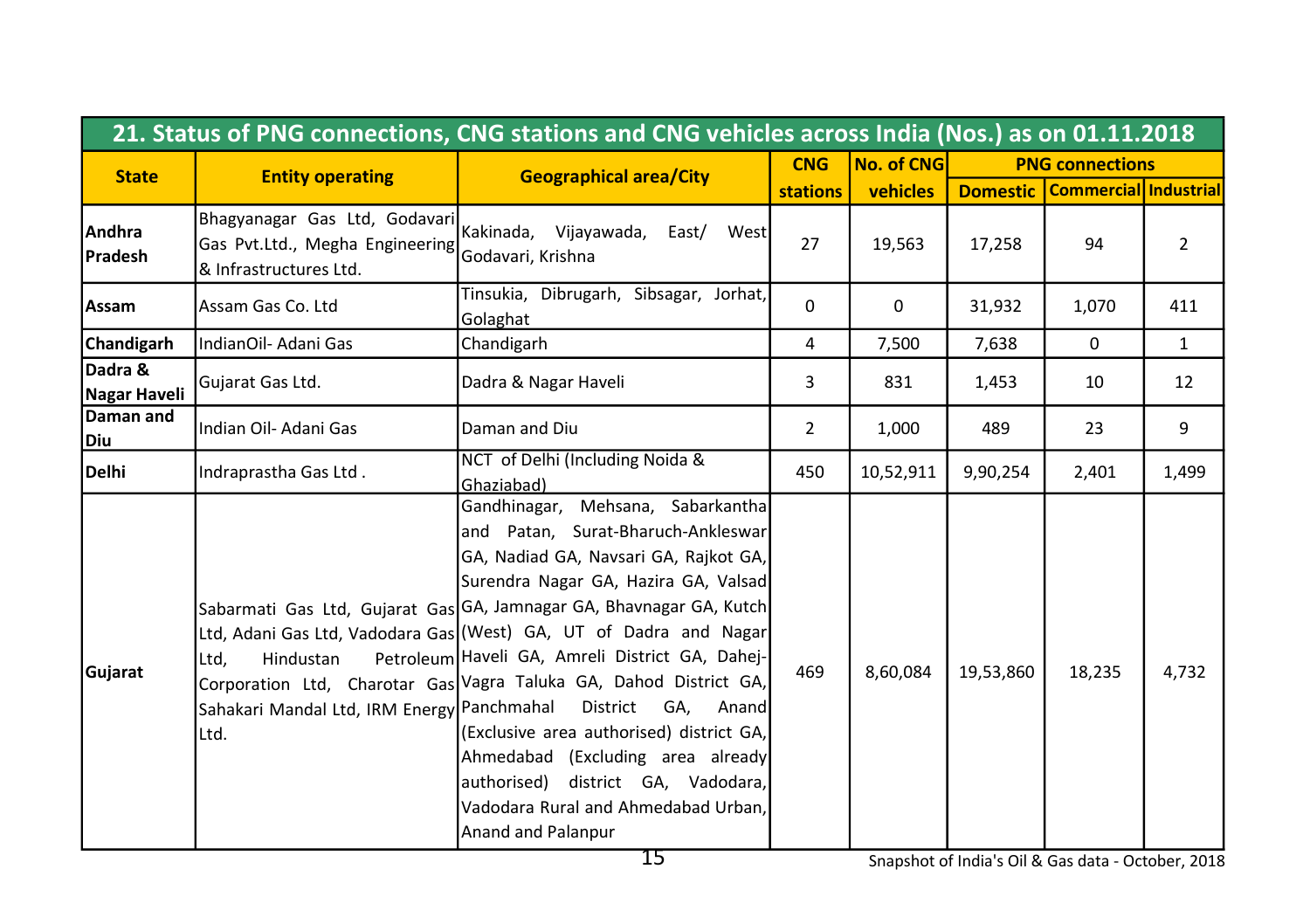|                   | 21. Status of PNG connections, CNG stations and CNG vehicles across India (Nos.) as on 01.11.2018                                                |                                                                                                                                                                                                                                                                                                                                                                                    |                |                   |                 |                        |                   |  |  |  |  |
|-------------------|--------------------------------------------------------------------------------------------------------------------------------------------------|------------------------------------------------------------------------------------------------------------------------------------------------------------------------------------------------------------------------------------------------------------------------------------------------------------------------------------------------------------------------------------|----------------|-------------------|-----------------|------------------------|-------------------|--|--|--|--|
|                   |                                                                                                                                                  |                                                                                                                                                                                                                                                                                                                                                                                    | <b>CNG</b>     | <b>No. of CNG</b> |                 | <b>PNG connections</b> |                   |  |  |  |  |
| <b>State</b>      | <b>Entity operating</b>                                                                                                                          | <b>Geographical area/City</b>                                                                                                                                                                                                                                                                                                                                                      | stations       | vehicles          | <b>Domestic</b> | <b>Commercial</b>      | <b>Industrial</b> |  |  |  |  |
| Haryana           | City<br>Haryana<br>Distribution Ltd, Adani Gas Panipat<br>Limited, GAIL Gas Ltd.,<br>Indraprastha Gas Ltd.,<br>Indian Oil-Adani Gas Pvt.<br>Ltd. | Gas Sonepat, Faridabad, Gurgaon, Rewari,                                                                                                                                                                                                                                                                                                                                           | 55             | 1,48,381          | 83,981          | 266                    | 416               |  |  |  |  |
| <b>Karnataka</b>  | Gail Gas Ltd., Megha<br>Engineering &<br>Infrastructures Ltd.                                                                                    | Bengaluru, Tumkur, Belgaum                                                                                                                                                                                                                                                                                                                                                         | 9              | 686               | 9,231           | 94                     | 50                |  |  |  |  |
| Kerala            | Indian Oil- Adani Gas                                                                                                                            | Ernakulam                                                                                                                                                                                                                                                                                                                                                                          | $\overline{4}$ | 500               | 902             | 3                      | $\Omega$          |  |  |  |  |
| Madhya<br>Pradesh | Gas Ltd                                                                                                                                          | Aavantika Gas Ltd, GAIL Dewas, Vijaipur, Indore including Ujjain,<br>Gwalior, Pithampur                                                                                                                                                                                                                                                                                            | 32             | 35,237            | 39,334          | 111                    | 165               |  |  |  |  |
| l Maharashtra     | Mahanagar<br>Gas<br>Ltd, Gujarat Gas Limited                                                                                                     | Mumbai, Greater Mumbai including<br>Thane City, Mira Bhayender, Navi<br>Mumbai, Ambernath, Bhiwandi, Kalyan,<br>Ltd, Dombivli, Badlapur, Ulhasnagar, Panvel,<br>Maharashtra Natural Gas Kharghar & Taloja, Pune City including<br>Pimpri Chinchwad along with adjoining<br>contiguous areas of Hinjewadi, Chakan<br>& Talegaon GA, Raigarh District and<br>Palghar and Thane Rural | 282            | 8,67,722          | 13,32,895       | 3,942                  | 241               |  |  |  |  |
| lOdisha           | GAIL (India) Ltd.                                                                                                                                | Bhubaneswar                                                                                                                                                                                                                                                                                                                                                                        | 4              | 1,590             | 170             | $\mathbf{0}$           | 0                 |  |  |  |  |
| Punjab            | IRM Energy Pvt. Ltd.                                                                                                                             | Fatehgarh Sahib                                                                                                                                                                                                                                                                                                                                                                    | 1              | 415               | 120             | 1                      | 4                 |  |  |  |  |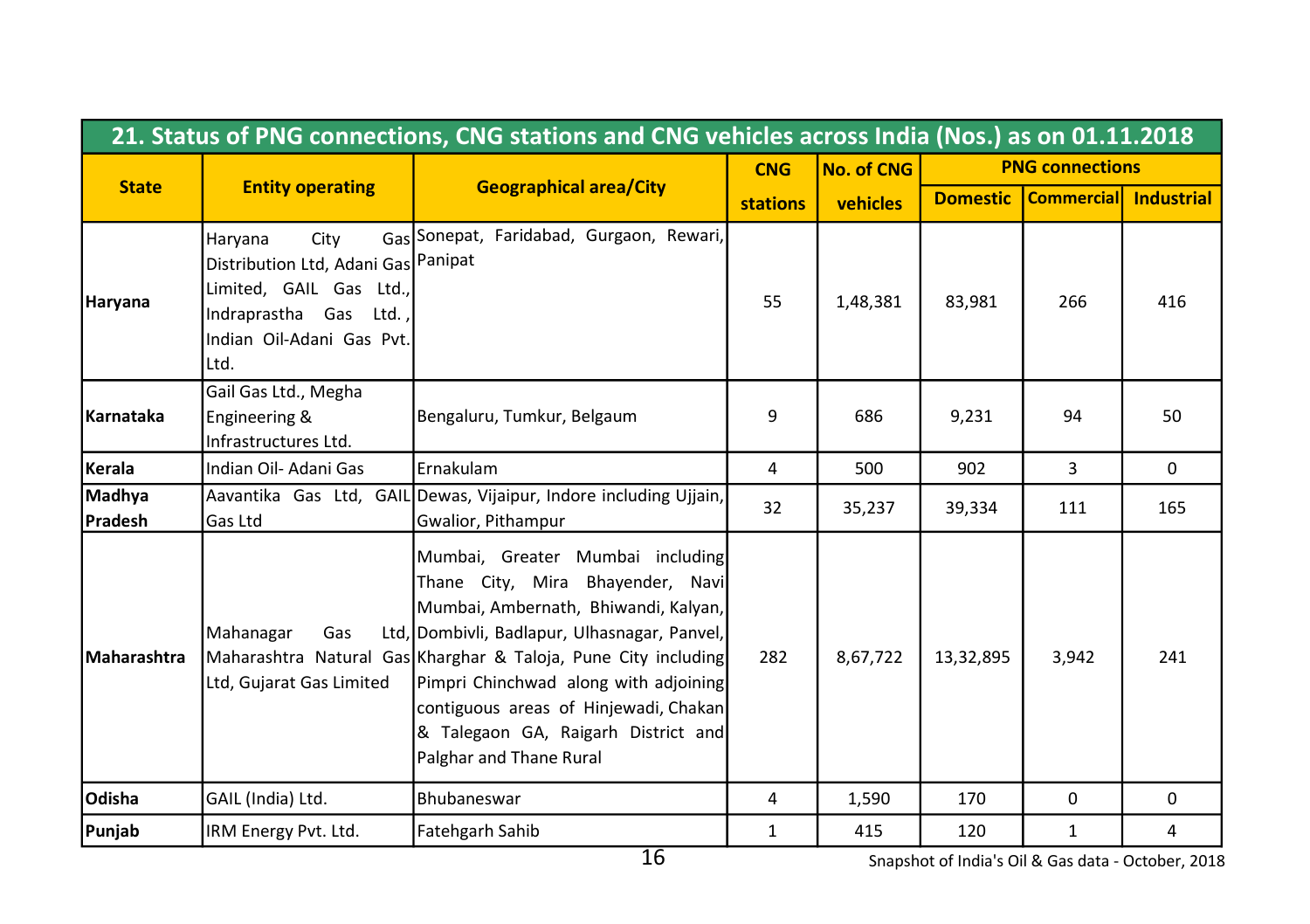|                           | 21. Status of PNG connections, CNG stations and CNG vehicles across India (Nos.) as on 01.11.2018                                                |                                                                                                                                                                   |                                        |                   |                 |                        |                   |
|---------------------------|--------------------------------------------------------------------------------------------------------------------------------------------------|-------------------------------------------------------------------------------------------------------------------------------------------------------------------|----------------------------------------|-------------------|-----------------|------------------------|-------------------|
| <b>State</b>              | <b>Entity operating</b>                                                                                                                          | <b>Geographical area/City</b>                                                                                                                                     | <b>CNG</b>                             | <b>No. of CNG</b> |                 | <b>PNG connections</b> |                   |
|                           |                                                                                                                                                  |                                                                                                                                                                   | <b>stations</b>                        | vehicles          | <b>Domestic</b> | <b>Commercial</b>      | <b>Industrial</b> |
| Rajasthan                 | Rajasthan State Gas Limited                                                                                                                      | Kota, Neemrana & Kukas                                                                                                                                            | 5                                      | 8,039             | 864             | 4                      | 14                |
| Telangana                 | Bhagyanagar Gas Ltd.                                                                                                                             | Hyderabad                                                                                                                                                         | 34                                     | 24,630            | 8,294           | 9                      | 13                |
| <b>Tripura</b>            | Tripura Natural Gas Co. Ltd                                                                                                                      | Agartala                                                                                                                                                          | 8                                      | 11,153            | 37,224          | 415                    | 49                |
| Uttar Pradesh             | GAIL Gas Ltd, Sanwariya Gas<br>Ltd, Green Gas Ltd, Central U.P.<br>Gas Ltd, Siti Energy Ltd, Adani<br>Gas Ltd, Indian Oil-Adani Gas<br>Pvt. Ltd. | Meerut, Dibiyapur, Mathura,<br>Bareilly,<br>Kanpur,<br>Agra,<br>Lucknow,<br>Moradabad.<br>Firozabad Geographical Area<br>(TTZ), Khurja and Allahabad,<br>Varanasi | 94                                     | 1,46,950          | 1,24,851        | 419                    | 659               |
| Uttarakhand               | Indian Oil-Adani Gas Pvt. Ltd.                                                                                                                   | Udham Singh Nagar, Haridwar                                                                                                                                       | $\mathbf{1}$                           | 50                | 248             | $\Omega$               | $\mathbf{1}$      |
| <b>West Bengal</b>        | Great<br>Eastern<br>Corporation Ltd.                                                                                                             | Energy Kultora, Asansol,<br>Raniganj,<br>Durgapur                                                                                                                 | $\overline{7}$                         | 3,594             | 0               | 0                      | $\Omega$          |
|                           | <b>Total</b>                                                                                                                                     |                                                                                                                                                                   | 1,491                                  | 3,190,836         | 4,640,998       | 27,097                 | 8,278             |
|                           |                                                                                                                                                  | 22. Domestic natural gas price and gas price ceiling (GCV basis)                                                                                                  |                                        |                   |                 |                        |                   |
| <b>Period</b>             |                                                                                                                                                  | Domestic Natural Gas price in US\$/MMBTU                                                                                                                          | <b>Gas price ceiling in US\$/MMBTU</b> |                   |                 |                        |                   |
|                           | November 2014 - March 2015                                                                                                                       | 5.05                                                                                                                                                              |                                        |                   |                 |                        |                   |
|                           | April 2015 - September 2015                                                                                                                      | 4.66                                                                                                                                                              |                                        |                   |                 |                        |                   |
| October 2015 - March 2016 |                                                                                                                                                  | 3.82                                                                                                                                                              |                                        |                   |                 |                        |                   |
|                           | April 2016 - September 2016                                                                                                                      | 3.06                                                                                                                                                              |                                        |                   |                 | 6.61                   |                   |
| October 2016 - March 2017 |                                                                                                                                                  | 2.50                                                                                                                                                              |                                        |                   | 5.30            |                        |                   |
|                           | April 2017 - September 2017                                                                                                                      | 2.48                                                                                                                                                              |                                        |                   | 5.56            |                        |                   |
| October 2017 - March 2018 |                                                                                                                                                  | 2.89                                                                                                                                                              |                                        |                   | 6.30            |                        |                   |
|                           | April 2018 - September 2018                                                                                                                      | 3.06                                                                                                                                                              |                                        |                   | 6.78            |                        |                   |
| October 2018 - March 2019 |                                                                                                                                                  | 3.36                                                                                                                                                              |                                        |                   |                 | 7.67                   |                   |

17 Snapshot of India's Oil & Gas data - October, 2018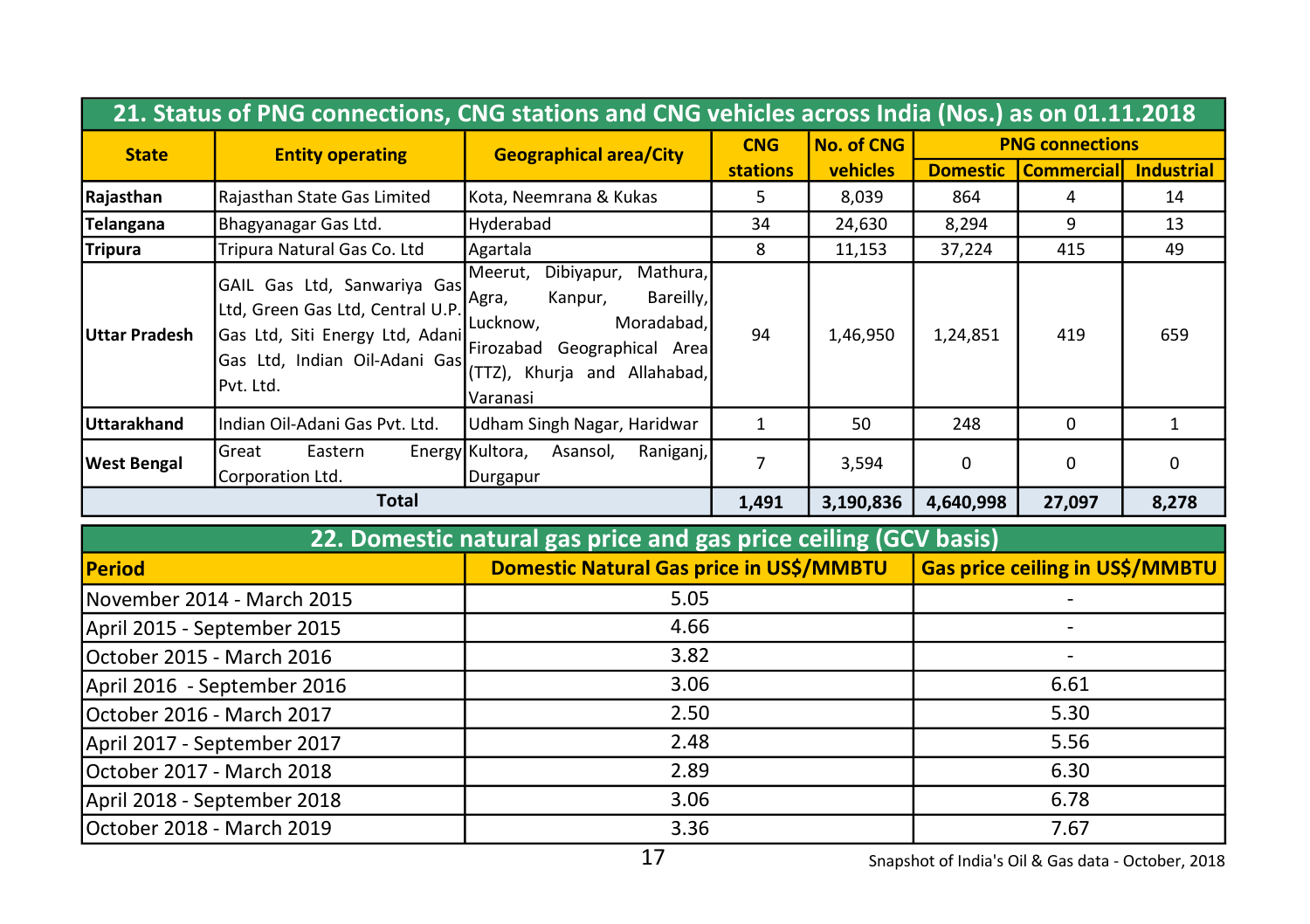| 23. Information on Prices, Taxes and Under-recoveries/Subsidies                                                                                                     |                      |                    |                  |                                                                                              |                                  |                 |               |                                                          |  |
|---------------------------------------------------------------------------------------------------------------------------------------------------------------------|----------------------|--------------------|------------------|----------------------------------------------------------------------------------------------|----------------------------------|-----------------|---------------|----------------------------------------------------------|--|
| International FOB prices/ Exchange rates (\$/bbl)                                                                                                                   |                      |                    |                  | <b>Price buildup of petroleum products (Rs./litre/Cylinder)</b>                              |                                  |                 |               |                                                          |  |
| <b>Particulars</b>                                                                                                                                                  | 2016-17              | 2017-18            | Apr-Oct'18       | <b>Particulars</b>                                                                           |                                  | Petrol*         | Diesel*       |                                                          |  |
| Crude oil (Indian Basket)                                                                                                                                           | 47.56                | 56.43              | 74.70            | Price charged to dealers (excluding Excise Duty and VAT)                                     |                                  |                 | 39.45         | 45.31                                                    |  |
| Petrol                                                                                                                                                              | 58.10                | 67.83              | 83.15            | <b>Excise Duty</b>                                                                           |                                  |                 | 17.98         | 13.83                                                    |  |
| Diesel                                                                                                                                                              | 56.59                | 68.19              | 87.91            | Dealer Commission (Average)                                                                  |                                  |                 | 3.64          | 2.55                                                     |  |
| Kerosene                                                                                                                                                            | 56.81                | 67.65              | 87.42            | VAT (incl VAT on dealer commission)                                                          |                                  |                 | 16.49         | 10.62                                                    |  |
| LPG (\$/MT)                                                                                                                                                         | 393.17               | 485.92             | 566.29           | <b>Retail selling price (RSP) - Rounded</b>                                                  |                                  |                 | 77.56         | 72.31                                                    |  |
| FO (\$/MT)                                                                                                                                                          | 258.92               | 327.50             | 440.13           |                                                                                              | <b>Particulars</b>               |                 | PDS SKO*      | Sub. Dom LPG*                                            |  |
| Naphtha (\$/MT)                                                                                                                                                     | 415.17               | 494.73             | 634.78           | Price before taxes and dealer/distributor commission                                         |                                  |                 | 24.55         | 846.41                                                   |  |
| Exchange (Rs./\$)                                                                                                                                                   | 67.09                | 64.45              | 69.27            | Dealer/distributor commission                                                                |                                  |                 | 2.04          | 51.21                                                    |  |
| Customs, excise duty & GST rates (as on 11.10.2018)                                                                                                                 |                      |                    |                  | GST (incl GST on dealer/distributor commission)                                              |                                  |                 | 1.33          | 44.88                                                    |  |
| Product                                                                                                                                                             | <b>Basic customs</b> | <b>Excise duty</b> | <b>GST rates</b> | <b>Retail Selling Price</b>                                                                  |                                  |                 | 27.92         | 942.50                                                   |  |
|                                                                                                                                                                     | duty#                |                    |                  | Less: Cash Compensation on LPG to consumers under DBTL                                       |                                  | 435.08          |               |                                                          |  |
| Petrol                                                                                                                                                              | 2.50%                | Rs 17.98/Ltr       | $* *$            | Effective cost to consumer after subsidy<br>507.42                                           |                                  |                 |               |                                                          |  |
| Diesel                                                                                                                                                              | 2.50%                | Rs 13.83/Ltr       | $***$            | *Petrol and diesel at Delhi as per IOCL are as on $12^{\text{th}}$ November 2018. PDS SKO at |                                  |                 |               |                                                          |  |
| <b>PDS SKO</b>                                                                                                                                                      | Nil                  |                    | 5.00%            | Mumbai and Sub. Dom LPG at Delhi are as on $16^{th}$ November 2018.                          |                                  |                 |               |                                                          |  |
| Non-PDS SKO                                                                                                                                                         | 5.00%                |                    | 18.00%           |                                                                                              |                                  |                 |               |                                                          |  |
| Domestic LPG                                                                                                                                                        | $Nil***$             | Not Applicable     | 5.00%            | Impact of changes in product price by \$1 per bbl for PDS SKO and \$10/MT                    |                                  |                 |               |                                                          |  |
| Non Domestic LPG                                                                                                                                                    | 5.00%                | 18.00%             |                  | for Domestic LPG & change in exchange rate by ₹1 per \$                                      |                                  |                 |               |                                                          |  |
| Furnace Oil (Non-Fert)                                                                                                                                              | 5.00%                |                    | 18.00%           | Impact of change in product                                                                  |                                  |                 |               | Impact of change in                                      |  |
| Naphtha (Non-Fert)                                                                                                                                                  | 5.00%                |                    | 18.00%           |                                                                                              | price by \$1per bbl / \$10per MT |                 |               | exchange rate by $\overline{\phantom{a}} 1/\overline{5}$ |  |
| <b>ATF</b>                                                                                                                                                          | 5.00%                | 11% *              | $***$            | Product                                                                                      | Per unit impact   Annualised     |                 | Per unit      | <b>Annualised</b>                                        |  |
| Crude Oil                                                                                                                                                           | Nil+Rs.50/-MT        | $Nil+Cess@$        | $***$            |                                                                                              | (₹/lit./cyl.)                    | financial       | impact        | financial                                                |  |
|                                                                                                                                                                     | as NCCD              | 20% +Rs.50 /-      |                  |                                                                                              |                                  | impact (₹crore) | (₹/lit./cyl.) | impact (₹crore)                                          |  |
|                                                                                                                                                                     |                      | MT NCCD            |                  | <b>PDS SKO</b>                                                                               | 0.46                             | 200             | 0.60          |                                                          |  |
| *2% for scheduled commuter airlines from regional connectivity scheme airports;<br>** Crude oil, Petrol, Diesel, ATF and Natural Gas are outside GST levy; # Social |                      |                    |                  |                                                                                              |                                  |                 | 260           |                                                          |  |
| welfare surcharge @ 3% on petrol and diesel and 10% on other products is levied                                                                                     |                      |                    | Domestic LPG     | 10.54                                                                                        | 1410                             | 9.31            | 1,250         |                                                          |  |
| on aggregate duties of Customs excluding CVD in liue of IGST.*** Customs duty is                                                                                    |                      |                    |                  | Total                                                                                        | $\blacksquare$                   | 1,610           |               | 1,510                                                    |  |
| Nil for import of Domestic LPG sold to household consumers (including NDEC) by<br>PSU OMCs. Customs duty rate is 5% for other importers of domestic LPG.            |                      |                    |                  | Note: The above calculations are based on RTP for November 2018.                             |                                  |                 |               |                                                          |  |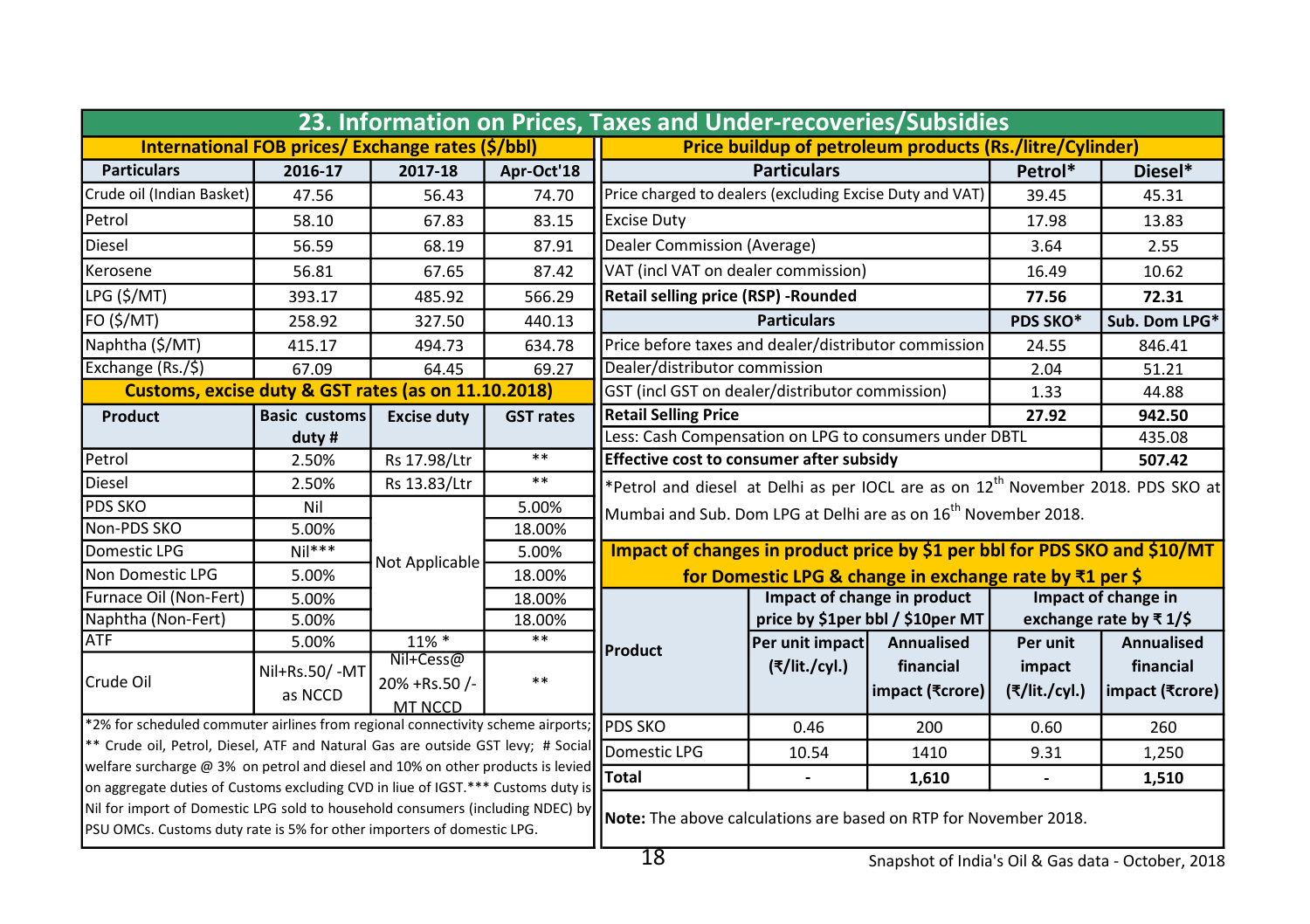| 23. Information on Prices, Taxes and Under-recoveries/Subsidies |             |                     |                                                           |                                                                            |                 |            |                 |             |
|-----------------------------------------------------------------|-------------|---------------------|-----------------------------------------------------------|----------------------------------------------------------------------------|-----------------|------------|-----------------|-------------|
| Under-recoveries/subsidy & burden sharing                       |             |                     |                                                           | Sales & profit of petroleum sector (Rs. Crores)                            |                 |            |                 |             |
|                                                                 |             |                     |                                                           | <b>Particulars</b>                                                         | 2017-18         |            | H1, 2018-19     |             |
| <b>PDS Kerosene</b>                                             |             |                     |                                                           |                                                                            | <b>Turnover</b> | <b>PAT</b> | <b>Turnover</b> | <b>PAT</b>  |
| Product                                                         | 2016-17     |                     | 2017-18 H1, 2018-19                                       | Upstream/midstream<br>Companies (PSU)                                      | 1,48,473        | 27,231     | 98,341          | 19,198      |
|                                                                 |             | Rs./Crore           |                                                           | Downstream Companies (PSU)                                                 | 10,20,395       | 35,622     | 6,09,145        | 16,401      |
| <b>Under Recovery</b>                                           | 7,595       | 4,672               | 3,309                                                     | Standalone Refineries (PSU)                                                | 1,20,430        | 5,181      | 68,925          | 1,407       |
| Subsidy under DBTK <sup>#</sup>                                 | 11          | 113                 | 0                                                         | Private-RIL                                                                | 3,15,357        | 33,612     | 202,404         | 17,679      |
| <b>Total</b>                                                    | 7,605       | 4,785               | 3,309                                                     | <b>Borrowings of OMCs (Rs. Crores), As on</b>                              |                 |            |                 |             |
| DBTK subsidy excludes cash incentive/assistance for             |             |                     | Company                                                   |                                                                            | $Mar$ 17        | $Mar$ 18   | Sep'18          |             |
| establishment of institutional mechanisam for direct            |             |                     | <b>IOCL</b>                                               |                                                                            | 54,820          | 58,030     | 59,409          |             |
| transfer of subsidy paid to States/UTs.                         |             |                     |                                                           | <b>BPCL</b>                                                                |                 | 23,159     | 23,351          | 23,955      |
|                                                                 |             |                     | <b>HPCL</b>                                               |                                                                            | 21,250          | 20,991     | 17,852          |             |
| Domestic LPG under DBTL (Direct benefit transfer for LPG)       |             |                     |                                                           |                                                                            |                 |            |                 |             |
| 2017-18   H1, 2018-19<br>$2016 - 17$                            |             |                     |                                                           | Petroleum sector contribution to Central/State Govt.                       |                 |            |                 |             |
| <b>Particulars</b>                                              |             | <b>Rs./Crore</b>    |                                                           | <b>Particulars</b>                                                         |                 | 2016-17    | 2017-18         | H1, 2018-19 |
| <b>DBTL subsidy</b>                                             | 12,905      | 20,880              | 13,921                                                    | <b>Central Government</b>                                                  |                 | 3,34,534   | 3,43,862        | 1,56,865    |
| <b>PME &amp;IEC^</b>                                            |             | 25                  | 92                                                        | % of total revenue receipts                                                |                 | 24%        | 23%             |             |
| <b>Total</b>                                                    | 12,905      | 20,905              | 14,013                                                    | <b>State Governments</b>                                                   |                 | 189770     | 2,09,155        | 1,15,499    |
|                                                                 |             |                     | % of total revenue receipts                               |                                                                            | 9%              | 9%         |                 |             |
| <b>PMUY (Pradhan Mantri Ujjwala Yojana)</b>                     |             |                     |                                                           | <b>Total (Rs. Crores)</b>                                                  |                 | 5,24,304   | 5,53,017        | 2,72,364    |
| <b>Particulars</b>                                              | $2016 - 17$ | 2017-18 H1, 2018-19 |                                                           |                                                                            |                 |            |                 |             |
|                                                                 | Rs./Crore   |                     | <b>Subsidy as a percentage of GDP (at current prices)</b> |                                                                            |                 |            |                 |             |
| <b>PMUY claims</b>                                              | 2,999       | 2,496               | 3,062                                                     | <b>Particulars</b>                                                         |                 | 2015-16    | 2016-17         | 2017-18     |
| PME & IEC^                                                      |             | 63                  | 34                                                        | Petroleum subsidy                                                          |                 | 0.25       | 0.18            | 0.17        |
| <b>Total</b>                                                    | 2,999       | 2,559               | 3,096                                                     | Note: GDP figure for 2015-16 and 2016-17 are Revised Estimates and 2017-18 |                 |            |                 |             |
| ^ on payment basis                                              |             |                     |                                                           | lare Provisional Estimates                                                 |                 |            |                 |             |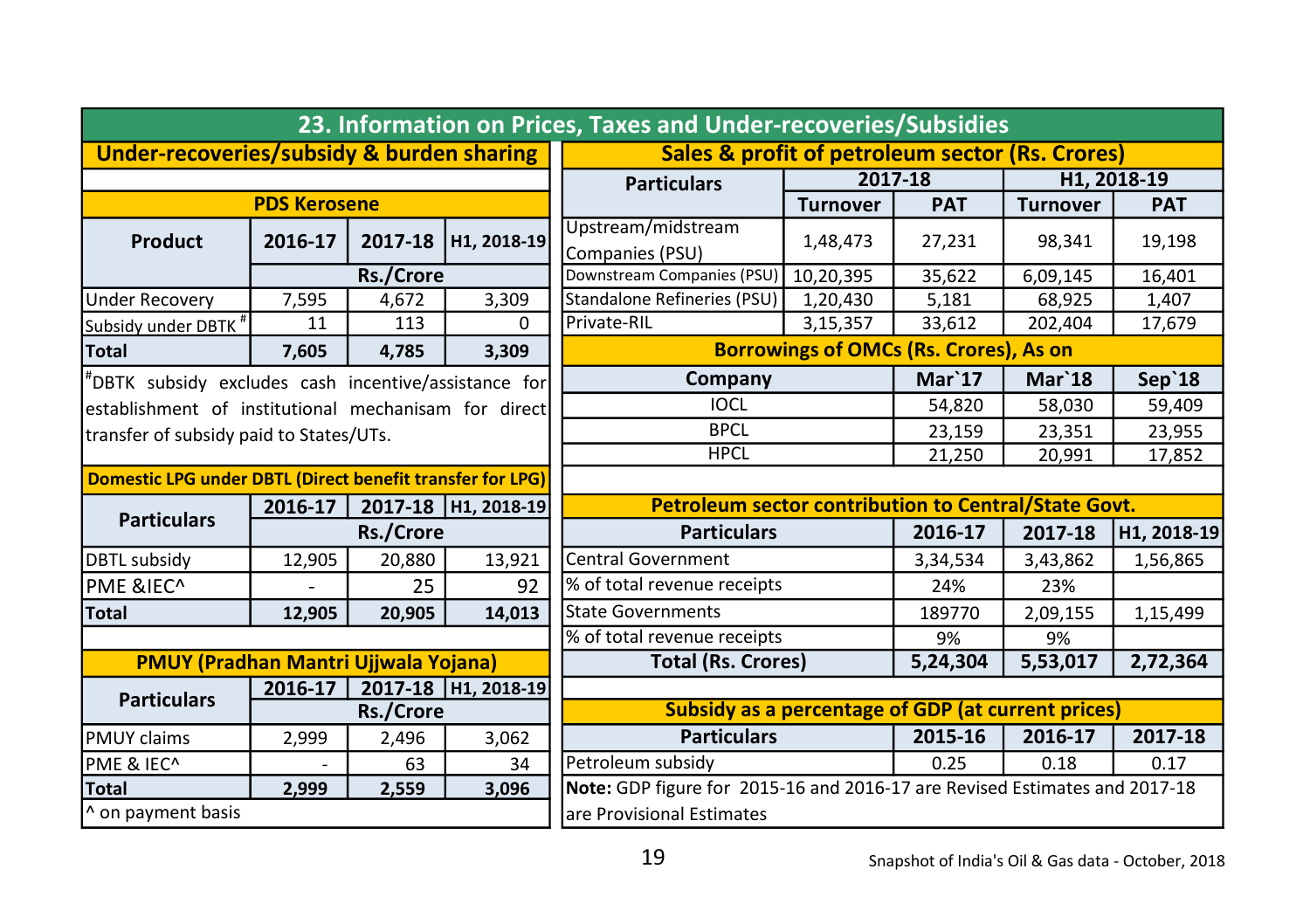| 24. Capital expenditure of PSU oil companies |                          |              |                |               |             |  |  |
|----------------------------------------------|--------------------------|--------------|----------------|---------------|-------------|--|--|
| (Rs in crores)                               |                          |              |                |               |             |  |  |
| <b>Company</b>                               | $2015-16(P)$             | $2016-17(P)$ | $2017 - 18(P)$ | 2018-19       |             |  |  |
|                                              |                          |              |                | <b>Target</b> | Apr-Oct (P) |  |  |
| <b>ONGC Ltd</b>                              | 29,502                   | 28,010       | 72,383         | 32,077        | 15,107      |  |  |
| ONGC Videsh Ltd (OVL)                        | 6,783                    | 18,360       | 6,240          | 5,886         | 2,832       |  |  |
| Oil India Ltd (OIL)                          | 3,550                    | 10,514       | 8,395          | 4,300         | 1,766       |  |  |
| GAIL (India) Ltd                             | 1,880                    | 2,180        | 3,613          | 4,722         | 2,791       |  |  |
| Indian Oil Corp. Ltd. (IOCL)                 | 14,368                   | 21,918       | 20,345         | 22,862        | 15,246      |  |  |
| Hindustan Petroleum Corp. Ltd (HPCL)         | 5,459                    | 5,861        | 7,134          | 8,425         | 5,056       |  |  |
| Bharat Petroleum Corp. Ltd (BPCL)            | 10,926                   | 16,810       | 8,161          | 7,400         | 6,022       |  |  |
| Mangalore Refinery & Petrochem Ltd (MRPL)    | 1,550                    | 614          | 1,281          | 744           | 433         |  |  |
| Chennai Petroleum Corp. Ltd (CPCL)           | 1,318                    | 1,293        | 963            | 1,010         | 568         |  |  |
| Numaligarh Refinery Ltd (NRL)                | 237                      | 500          | 387            | 428           | 178         |  |  |
| Balmer Lawrie Co. Ltd (BL)                   | 38                       | 73           | 78             | 125           | 98          |  |  |
| Engineers India Ltd (EIL) <sup>#</sup>       | $\overline{\phantom{a}}$ |              |                | 1356          | 70          |  |  |
| <b>Total</b>                                 | 75,611                   | 106,133      | 128,981        | 89,335        | 50,166      |  |  |

(P) Provisional; Includes expenditure on investment in JV/subsidiaries.

# Included from 2018-19.